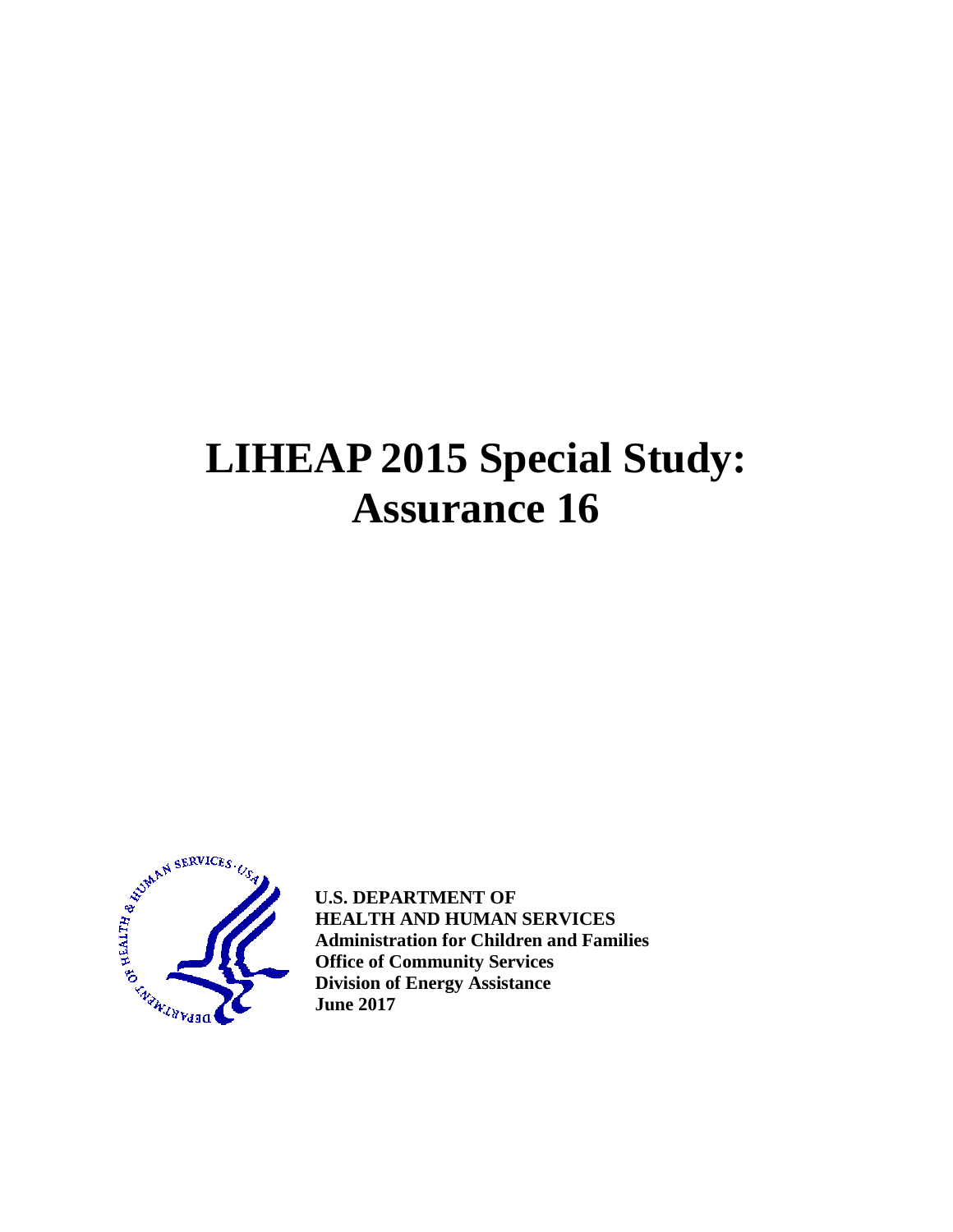# **LIHEAP 2015 Special Study: Assurance 16**

This document has been prepared for the Office of Community Services' Division of Energy Assistance by APPRISE Incorporated under contract #HHSP233201450049A. The statements, findings, conclusions, and recommendations are solely those of analysts from APPRISE and do not necessarily reflect the views of HHS.

Copies of this document can be obtained by contacting Peter Edelman of the Division of Energy Assistance at the following address:

> Administration for Children and Families Office of Community Services Division of Energy Assistance Mary E. Switzer Building, 5<sup>th</sup> Floor 333 C Street SW Washington, DC 20201

E-Mail: [peter.edelman@acf.hhs.gov](mailto:peter.edelman@acf.hhs.gov) Web Site: <http://www.acf.hhs.gov/programs/ocs/liheap/>

June 2017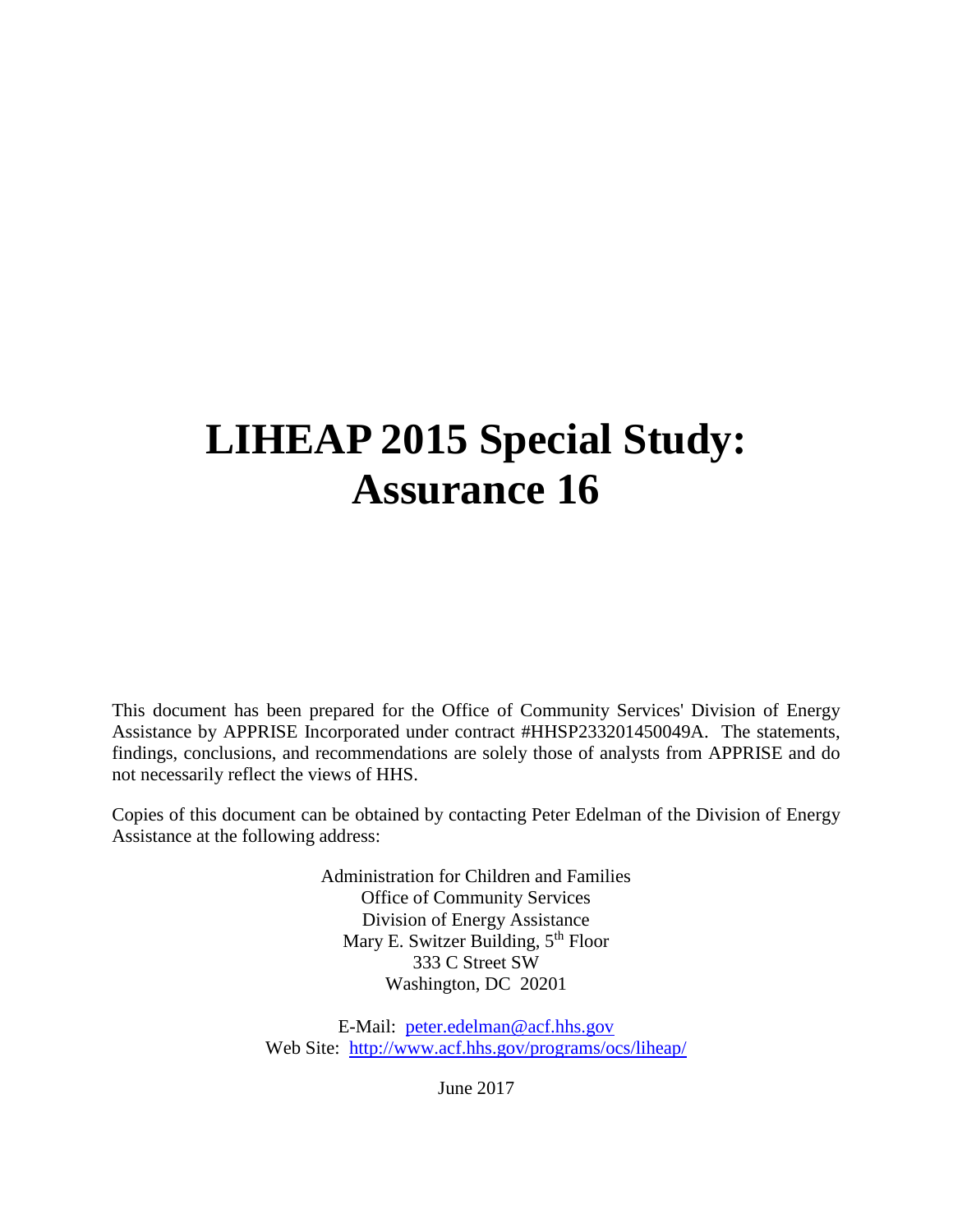# **Table of Contents**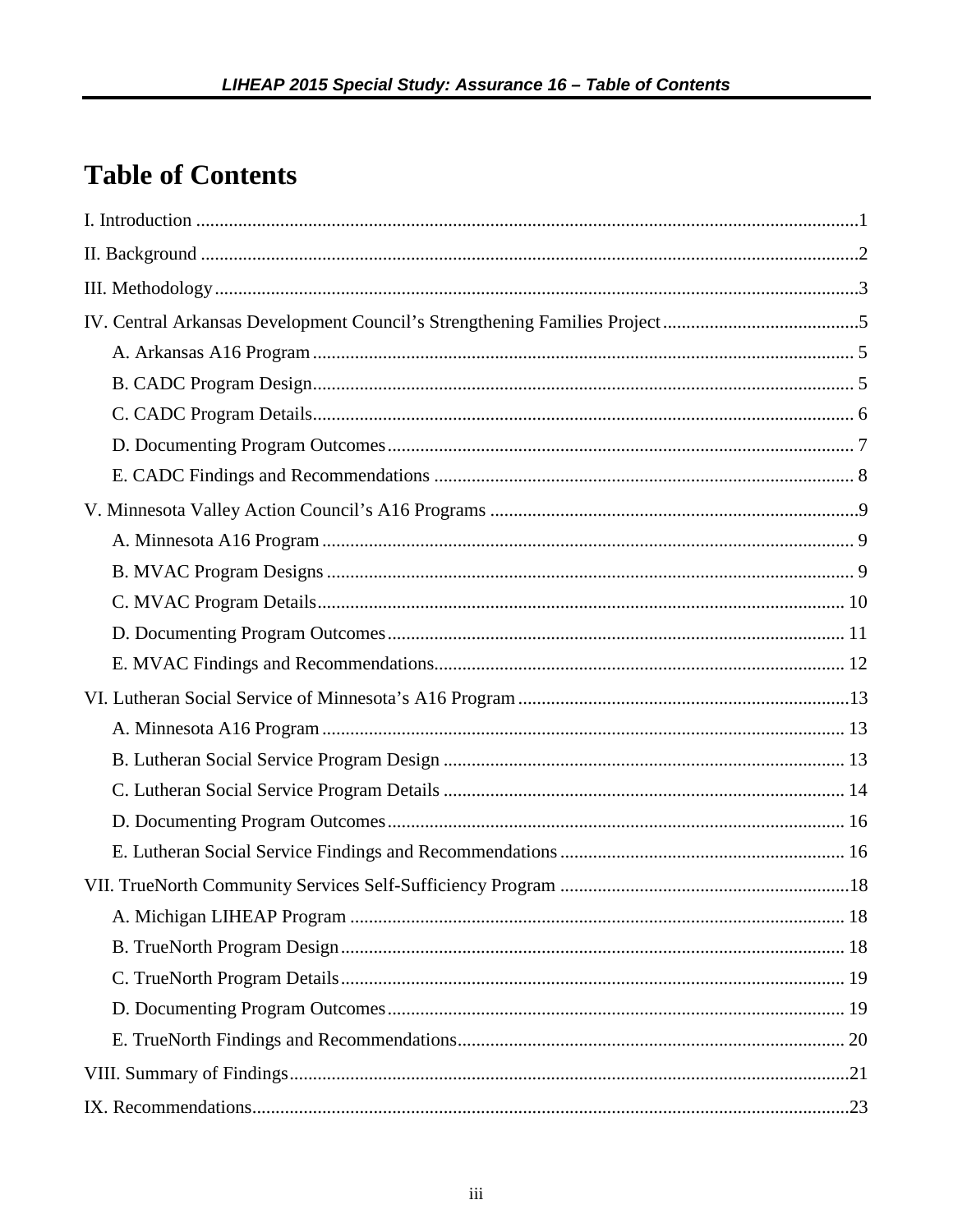# **List of Acronyms and Abbreviations**

| <b>ACF</b>     | HHS' Administration for Children and Families                       |
|----------------|---------------------------------------------------------------------|
| <b>ACS</b>     | <b>American Community Survey</b>                                    |
| <b>ASEC</b>    | CPS Annual Social and Economic Supplement                           |
| A16            | Assurance 16                                                        |
| <b>Btu</b>     | British thermal unit                                                |
| <b>CDD</b>     | Cooling Degree Day                                                  |
| <b>CPI</b>     | <b>Consumer Price Index</b>                                         |
| <b>CPS</b>     | <b>Current Population Survey</b>                                    |
| <b>DEA</b>     | <b>OCS's Division of Energy Assistance</b>                          |
| <b>DOE</b>     | U.S. Department of Energy                                           |
| <b>EIA</b>     | DOE's Energy Information Administration                             |
| <b>EMEU</b>    | EIA's Office of Energy Markets and End Use                          |
| <b>FY</b>      | <b>Fiscal Year</b>                                                  |
| <b>GPRA</b>    | Government Performances and Results Act of 1993 (Public Law 103-62) |
| <b>HDD</b>     | <b>Heating Degree Day</b>                                           |
| <b>HH</b>      | Household                                                           |
| <b>HHS</b>     | U.S. Department of Health and Human Services                        |
| <b>LIEAP</b>   | Low Income Energy Assistance Program                                |
| <b>LIHEAP</b>  | Low Income Home Energy Assistance Program                           |
| <b>MMBtus</b>  | Million British thermal units                                       |
| N <sub>C</sub> | No cases in sample                                                  |
| <b>NEADA</b>   | National Energy Assistance Directors' Association                   |
| <b>NEUAC</b>   | National Energy and Utility Affordability Coalition                 |
| <b>NOAA</b>    | National Oceanographic and Atmospheric Administration               |
| <b>OCS</b>     | ACF's Office of Community Services                                  |
| <b>RECS</b>    | <b>Residential Energy Consumption Survey</b>                        |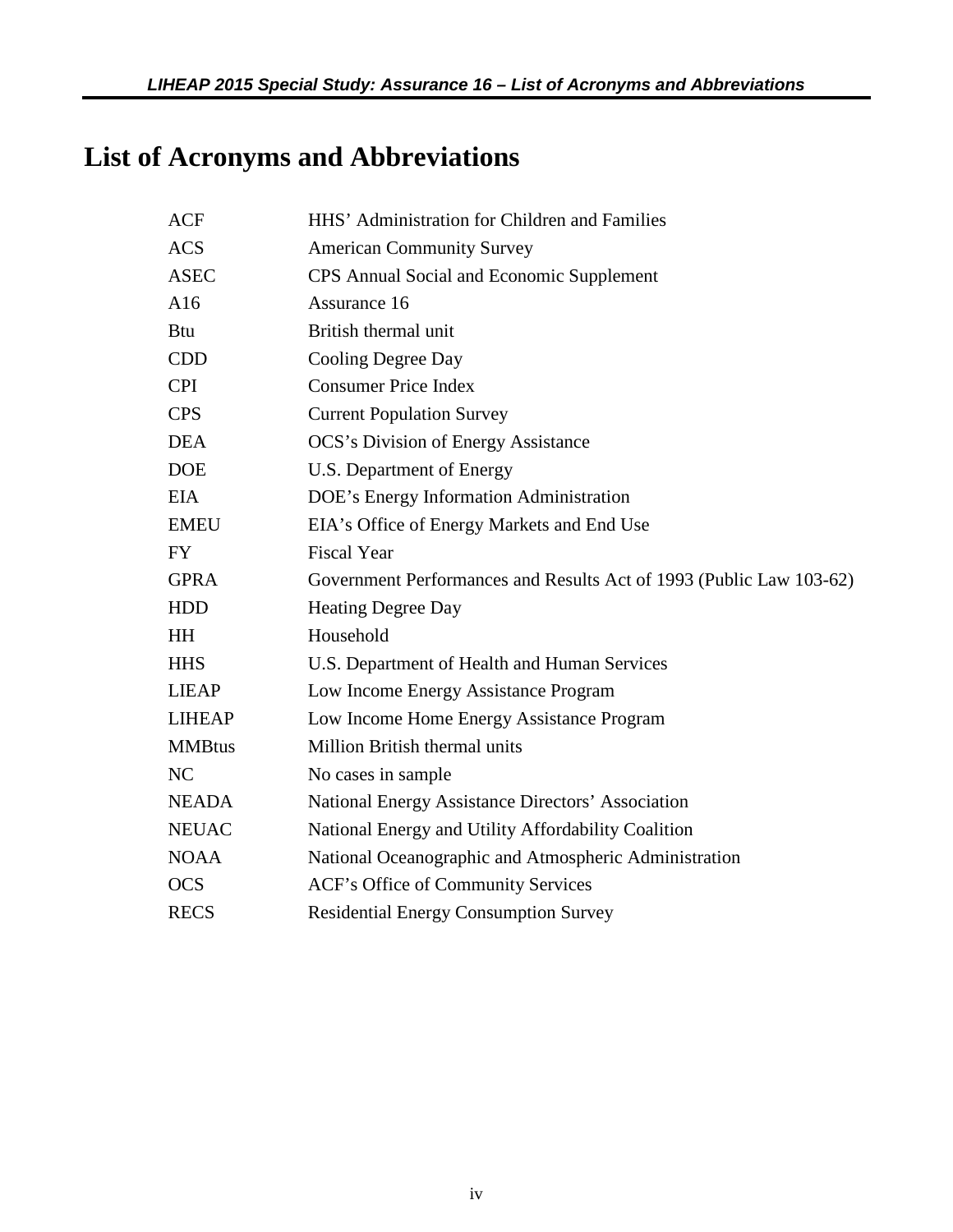## <span id="page-4-0"></span>**I. Introduction**

The purpose of this study is to develop in-depth information on the design and implementation of Assurance 16 (A16) programs that provide comprehensive financial counseling services to clients. Important information about the study includes:

- Programs The A16 programs targeted by this study work with clients over an extended period to help them gain more control of their individual finances, develop skills to work effectively with utilities on affordable payment arrangements, and better understand how to manage their energy usage and energy bills.
- Methodology The project team worked with four service delivery agencies that provide the targeted services. The team reviewed available program materials, conducted in-depth interviews, examined program statistics, and prepared a summary report on the program for review and verification by the agency staff.
- Analysis A16 programs are funded by state grantees, and designed and implemented by local service delivery agencies. For each agency program, this report documents the state program requirements, the agency program strategy(ies), and the agency program outcomes. The report then compares the programs and their outcomes, and makes recommendations for grantees and agencies that are considering whether to implement A16 programs or to change their existing A16 programs.

This study helps OCS to develop a better understanding of the ways that LIHEAP grantees are working with clients to move toward energy independence. It furnishes other LIHEAP grantees and subgrantees with program models that they might implement to serve their clients. Finally, it shows grantees how they might move toward better measurement of program outcomes to assess the effectiveness of their A16 program compared to other uses of LIHEAP funding.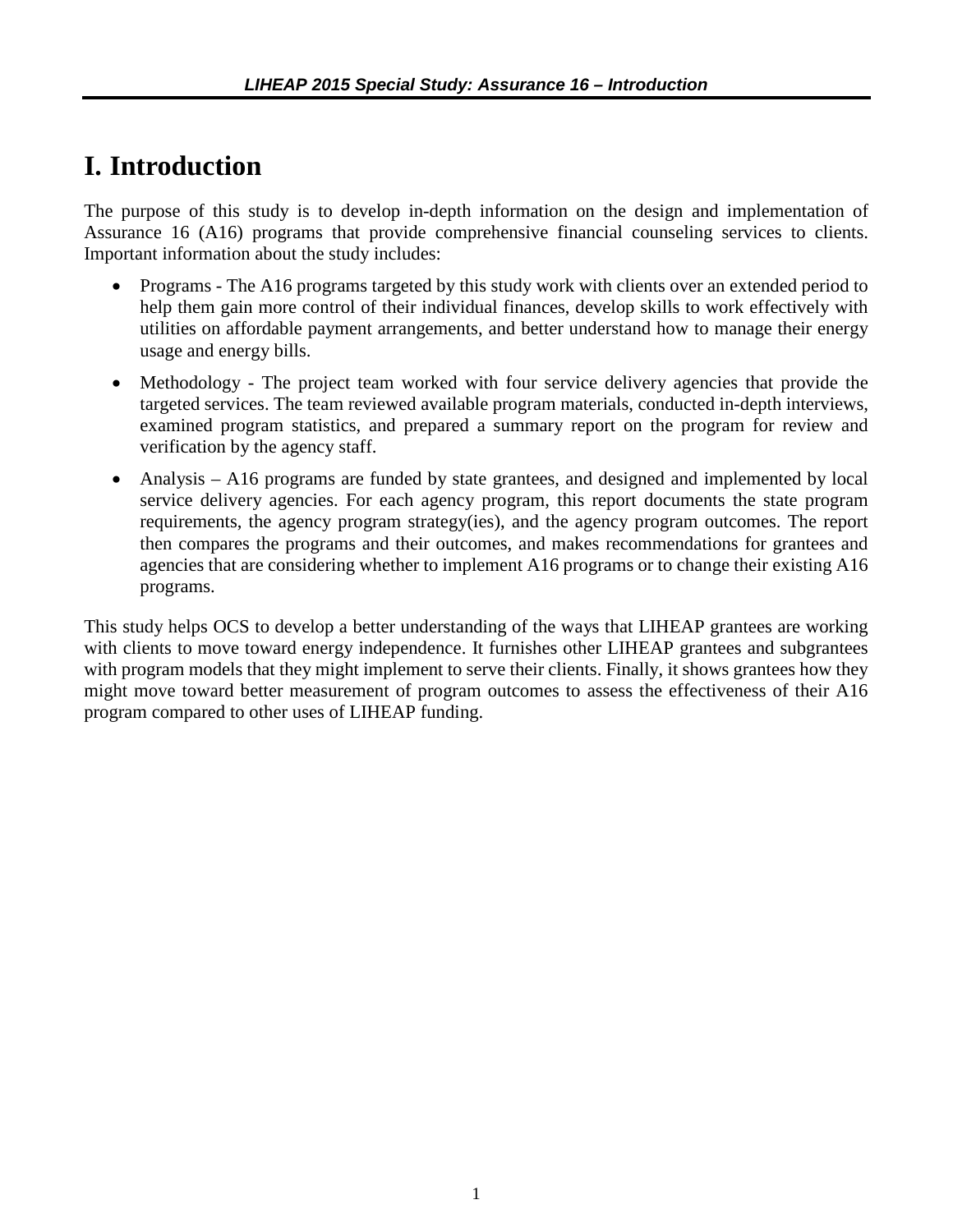# <span id="page-5-0"></span>**II. Background**

Under Assurance 16 (A16) of the LIHEAP Statute, a LIHEAP grantee is allowed to use up to five percent of funds received from the federal government "…to provide services that encourage and enable households to reduce their home energy needs and thereby the need for energy assistance, including needs assessments, counseling, and assistance to energy vendors, and to report to the Secretary concerning the impact of such activities on the number of households served, the level of direct benefits provided to those households, and the number of households that remain unserved."

In 2015, APPRISE conducted a comprehensive study of Assurance 16 (A16) programs implemented by LIHEAP state, territorial, and tribal grantees. That study developed an inventory of the types of A16 programs implemented, including information on the types of households targeted by program services, the average amount invested in serving each household, and the way that service providers delivered those services. The study found that 25 state and territorial grantees reported funding A16 activities in FY 2014 and planned to continue to deliver those services in FY 2015. Those grantees reported spending over \$40 million and serving about 1.7 million households with A16 program services, an average of about \$24 per household.

While grantees delivered a diverse array of services, the study found that most of those services were delivered at the time of program intake and did not involve more extensive engagement with clients. As such, the A16 program services delivered by most grantees are more focused on resolution of short-term energy bill payment problems and on helping the client to connect with other assistance programs that can address longer-term problems. They are not designed to work with clients to develop financial management skills or help them to better manage energy use.

However, the study did identify programs that furnish longer-term services to clients. The study conducted in-depth interviews with those service providers to get a betting understanding of how they delivered services. Those agencies included:

- Arizona CAA of Coconino County
- Arizona Mesa Community Action Network
- Arkansas Central Arkansas Development Council
- Arkansas Ozark Opportunities Incorporated
- Minnesota Minnesota Valley Action Council
- Montana CAP Northwest Montana
- New Hampshire Southwestern Community Services

Each of these organizations was found to deliver a more comprehensive set of services to clients that extended beyond the initial service delivery interaction and has the potential to increase the client's energy independence.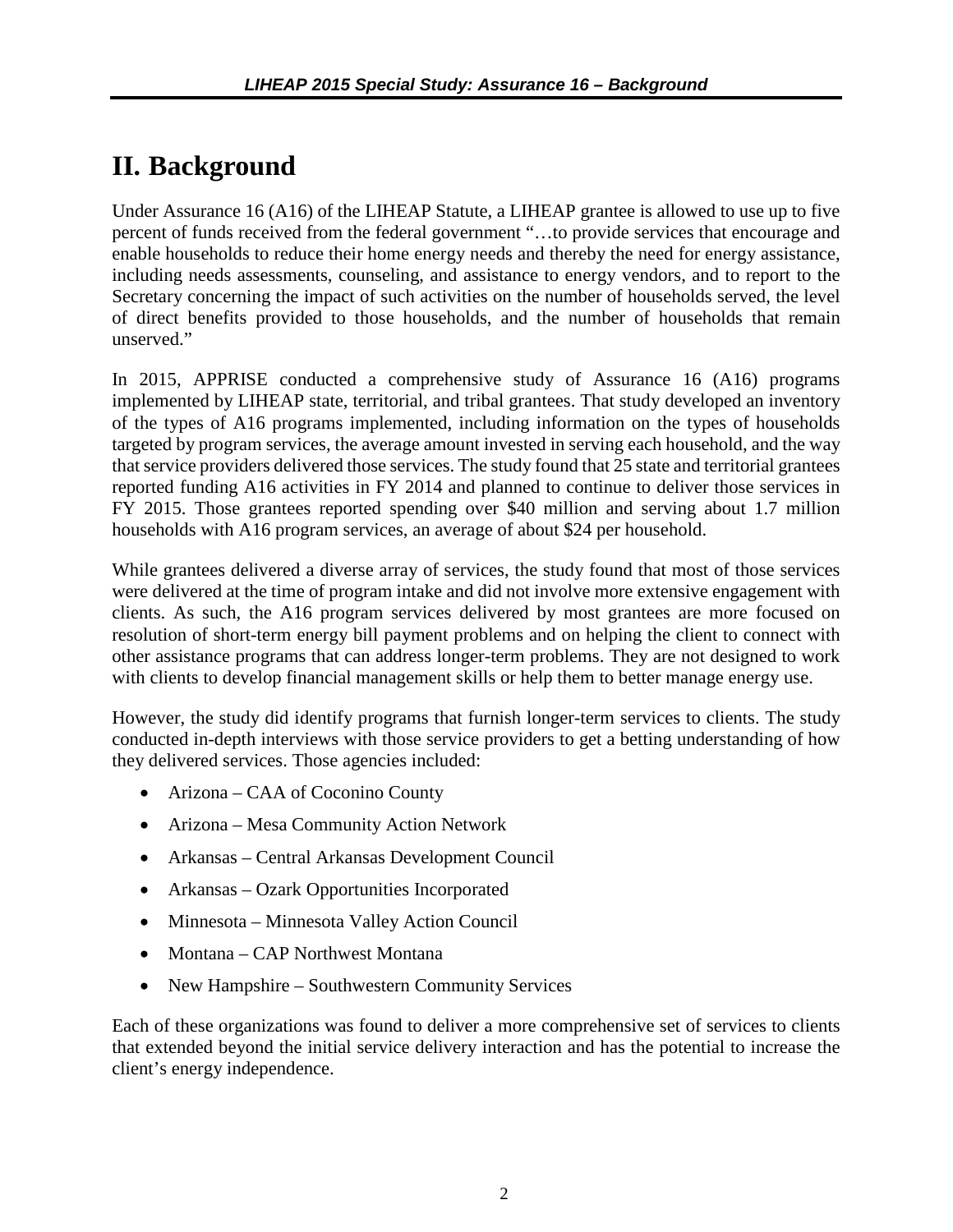# <span id="page-6-0"></span>**III. Methodology**

The purpose of this follow-up study is to develop more in-depth information on the design and implementation of programs that deliver comprehensive financial counseling services to clients, and to develop a better understanding of how to measure program outcomes. The study work plan included the following steps.

- Program Recruitment Using the information from FY 2015 study, the project team reached out to the grantees and subgrantees in Arizona, Arkansas, Minnesota, Montana, and New Hampshire to assess which programs would be able to participate in the study during December 2016 and January 2017.
- In-Depth Interview The project team scheduled and conducted in-depth interviews with program managers. The program manager was sent an in-depth interview guide in advance of the contact. As part of the in-depth interview, the project team requested that the program manager send program materials and reports on program outcomes.
- Review of Materials The project team reviewed the materials supplied by the program manager and any program outcome statistics that were supplied.
- Follow-Up Interview/Communications The project team identified supplemental questions and conducted follow-up via email and/or by teleconference.

The data collection protocol gathered information on the following topics.

- Needs Assessment What were the client needs and/or experiences that caused the organization to design the program implemented with A16 funds?
- Program Objectives At the start of the program design process, what did the organization identify as the primary objectives of the program?
- Design and Implementation How did the organization design and implement a program to meet those objectives? What prior experiences contributed to the program design process? To what extent was the organization able to engage the utility partner in the program design and implementation?
- Program Protocol and Materials What is the protocol for delivering services to the client? What kinds of materials were used to support the education and/or counseling process? What kinds of follow-up or feedback were used to reinforce the education and/or counseling?
- Program Feedback What kinds of qualitative information does the organization have that demonstrates whether the program implementation was consistent with the program design and meaningful to the clients?
- Program Outcomes How does the organization collect, track, and analyze information about the client outcomes? What evidence does the organization have available to assess the performance of the program?
- Lessons Learned What are the key lessons learned by the organization that can help other grantees to implement similar programs.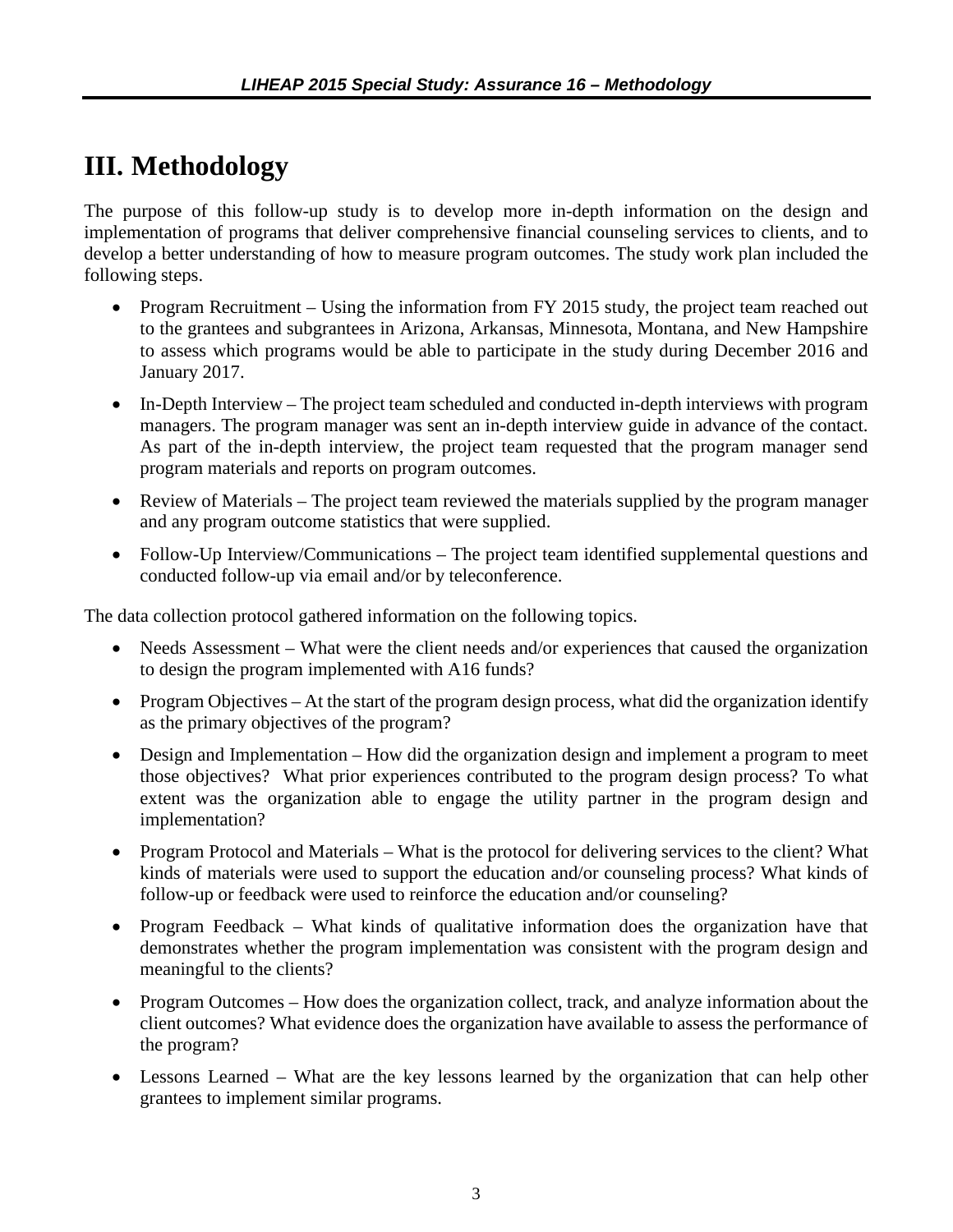The study included four comprehensive financial counseling programs that were implemented by LIHEAP subgrantees. The four programs and sponsoring organizations were:

- Central Arkansas Development Council Strengthening Families Project
- Minnesota Valley Action Council Financial Education for Energy Assistance Households and Access to Resources for Conservation and Sustainability (ARCS)
- Lutheran Social Service of Minnesota Self-sufficiency and Crisis Prevention for Higher Risk Clients
- TrueNorth Community Services of Michigan Self-Sufficiency Program

These four programs each delivered comprehensive financial counseling services. In addition, each had special program elements that supplemented the financial counseling. The TrueNorth program did not leverage LIHEAP Assurance 16 funds, but it was implemented by a LHEAP service delivery agency and had the same objectives as an A16 program.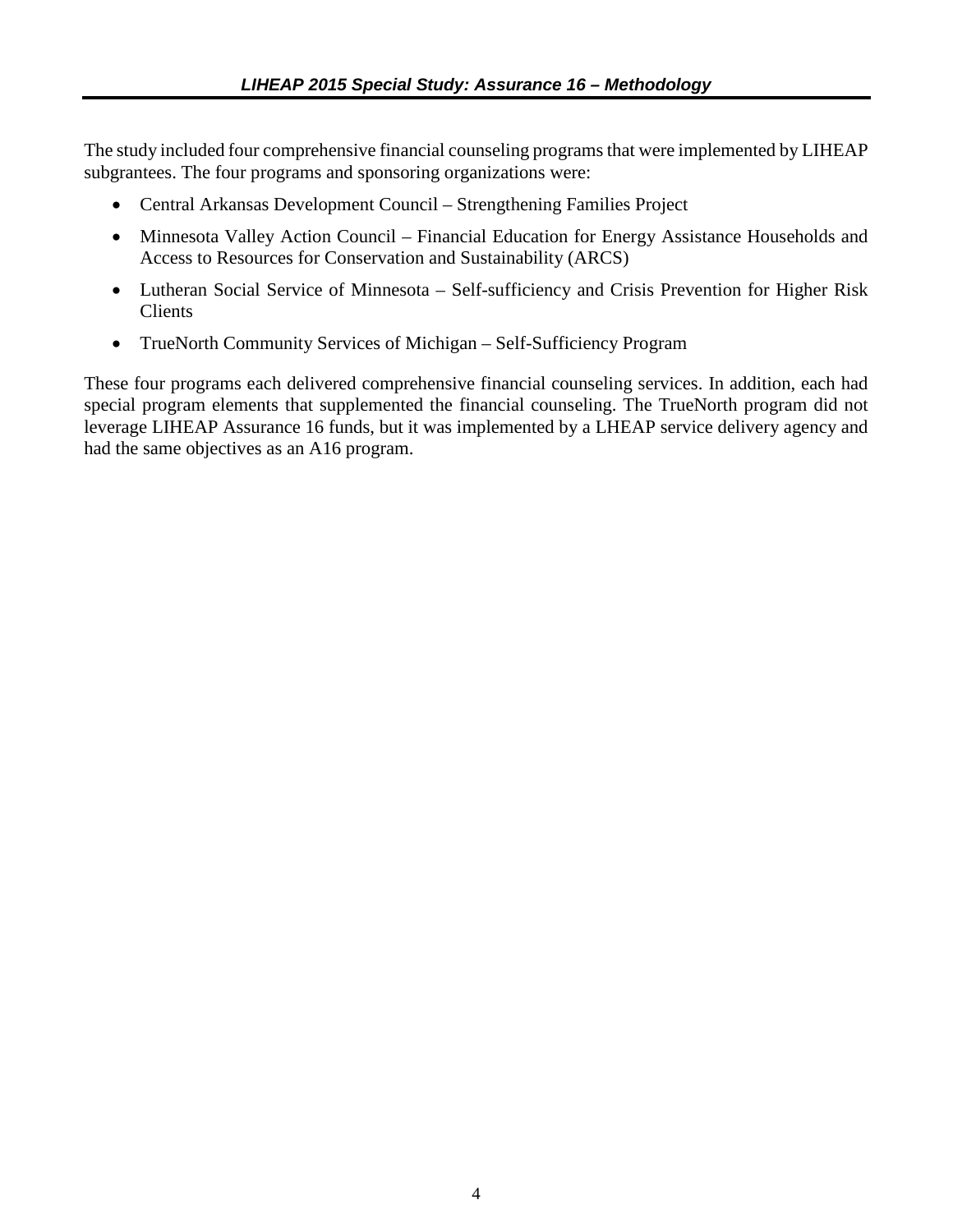## <span id="page-8-0"></span>**IV. Central Arkansas Development Council's Strengthening Families Project**

#### **A. Arkansas A16 Program**

The 2015 *Special Study of LIHEAP Assurance 16* showed that Arkansas has the highest average A16 spending per client among all grantees. Based on data from the Arkansas state plan, the study estimated that, in FY 2014, the Arkansas program spent \$1,445 per client on A16 program services compared to a national average of \$24 per client. Most grantees make A16 program services available to most or all clients. For example, Minnesota reported that 135,647 clients received A16 program services. Arkansas, however, targeted their A16 program to 728 clients in FY 2014.

According to the CADC program manager, the Arkansas A16 program was first implemented in the 1980s. The program was started prior to passage of the 1994 LIHEAP re-authorization that added language to the statute regarding the use of funds for these purposes. Arkansas was one of a number of states that delivered A16-type services to clients prior to the 1994 re-authorization.

The state gives all community action agencies the opportunity to participate in the LIHEAP A16 program and a similar program that uses CSBG funds. Agencies that participate in the program must deliver services that target at least one of three specific activities – budget counseling, energy education, and vendor assistance/advocacy. Agencies are required to furnish detailed reports to the state program office on client activities and outcomes.

#### **B. CADC Program Design**

CADC decided to focus on household budgeting and energy education in their Strengthening Families Project. They perceive that household budgeting is an important skill for their clients, especially for those clients who can achieve a more stable, self-reliant outcome through household budgeting. Their experience has been that clients are often unaware of the resources that they can access to increase income, make their available income go farther by developing some basic financial management skills, and reduce their energy bills by adopting better energy practices. The CADC program is designed to help clients develop those skills and gain more control over their ability to pay bills and maintain energy service.

The CADC service delivery protocol includes four important components that are designed to maximize client engagement and program effectiveness.

- Workshops The client's first engagement with the program are two workshops in a group setting – one on household budgeting, the other on energy conservation.
- One-on-One After the workshops, the clients meet one-on-one with the case worker to transform the general guidance offered at the workshop into a personalized plan for the client and his or her household.
- Independent Activity The client also is expected to take responsibility for completing certain activities independent of the workshops and one-on-one sessions.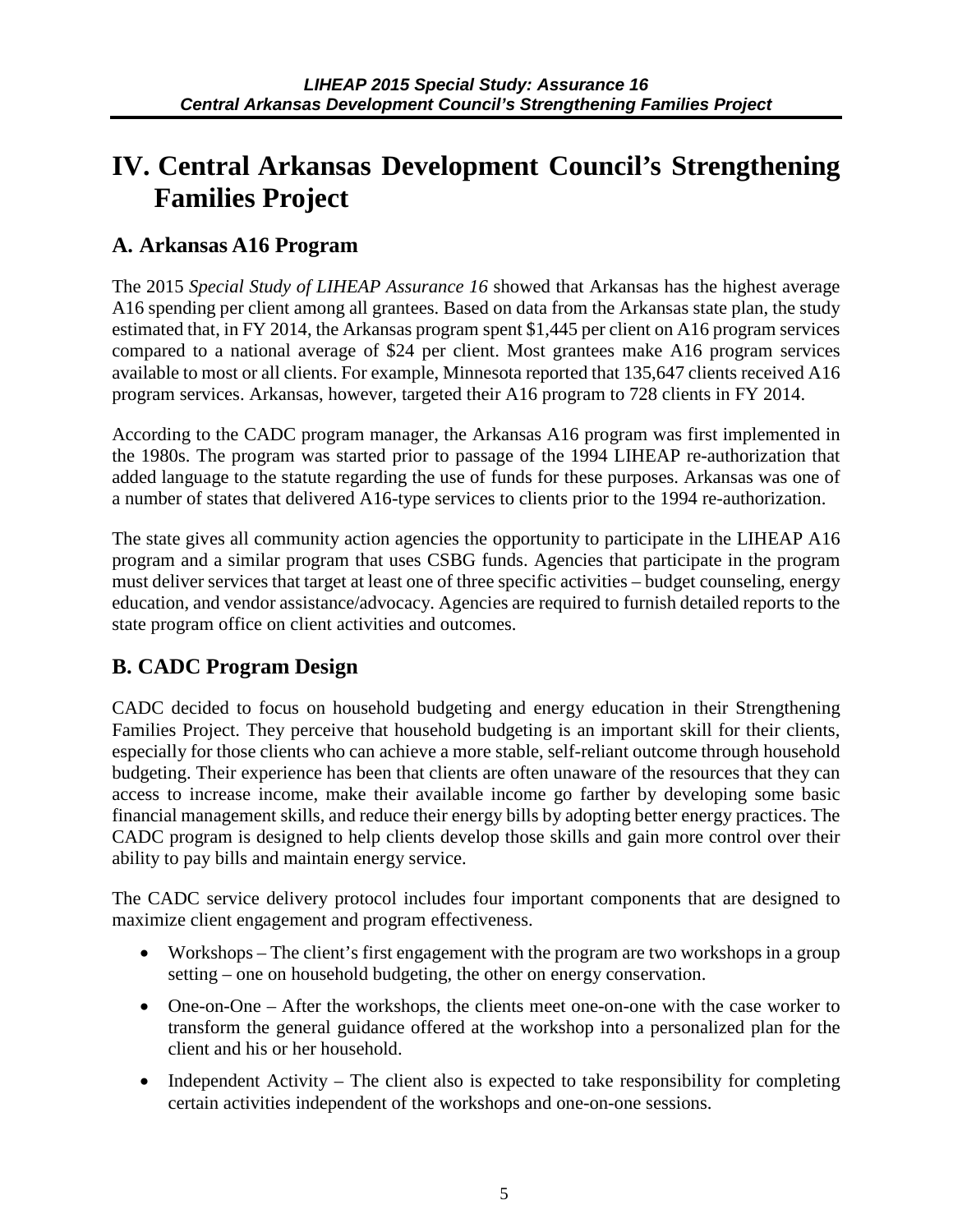<span id="page-9-0"></span>• Financial Incentive – One way that CADC keeps clients engaged in the program is to offer them financial incentives for completing specific milestones.

This combined strategy appears to be successful in encouraging clients to complete the program despite the substantial time commitment required.

#### **C. CADC Program Details**

 $\overline{a}$ 

CADC alerts clients about the program by posting information at their LIHEAP intake centers and by adding a check box to the LIHEAP application. They do not target a specific group of households, in part because the program is so demanding that they often have to work to recruit an adequate number of clients to participate. They try to identify and recruit clients that they perceive are motivated to make a change and could benefit from the program.

The service delivery protocol includes the following steps:

- Intake/Case Plan During intake the case worker reviews the protocol with clients to make sure they understand the level of commitment required. The client signs an agreement to participate and the case worker develops a case plan for him or her. The program usually takes about three to four months to complete.
	- Energy Education Workshop Clients participate in an energy education workshop. The focus of the workshop is on getting a better understanding of where energy is used in the home, learning how to read utility bills, and making a commitment to change energy-using behaviors. Depending on which utility clients have for electric and/or gas service, the workshop also alerts them about utility energy assistance programs that can help to pay their bills and energy efficiency programs that can replace inefficient appliances and equipment. [Note: Utilities report that these programs are underutilized.]
	- Budgeting Workshop Clients participate in a budgeting workshop in a group setting. The workshop uses the FDIC Money Smart program because it has both group and individual activities and it is available online. During the workshop, clients develop a preliminary budget and start to set personal goals.<sup>[1](#page-9-1)</sup>
	- Incentive Payment  $#1$  Once clients have completed both workshops and demonstrate that they have a budget plan (Budget #1), they have the first incentive of \$200 paid to one of their energy vendors.
	- Budgeting and Energy Education Follow-Up Clients work independently to complete a spending diary. They have follow-up meetings with the case worker to review the spending diary, complete a revised personal budget based on the diary and their personal objectives. In addition, they discuss their energy behavior objectives with the case worker and complete questionnaires related to energy behaviors to help the case worker assess their knowledge and progress.

<span id="page-9-1"></span><sup>&</sup>lt;sup>1</sup> CADC has made additional revisions (2016, 2017) to their program to strengthen the household budgeting component by using the Consumer Federal Protection Bureau's "Your Money Your Goals" toolkit. CADC is now able to track their matrix in CAP 60.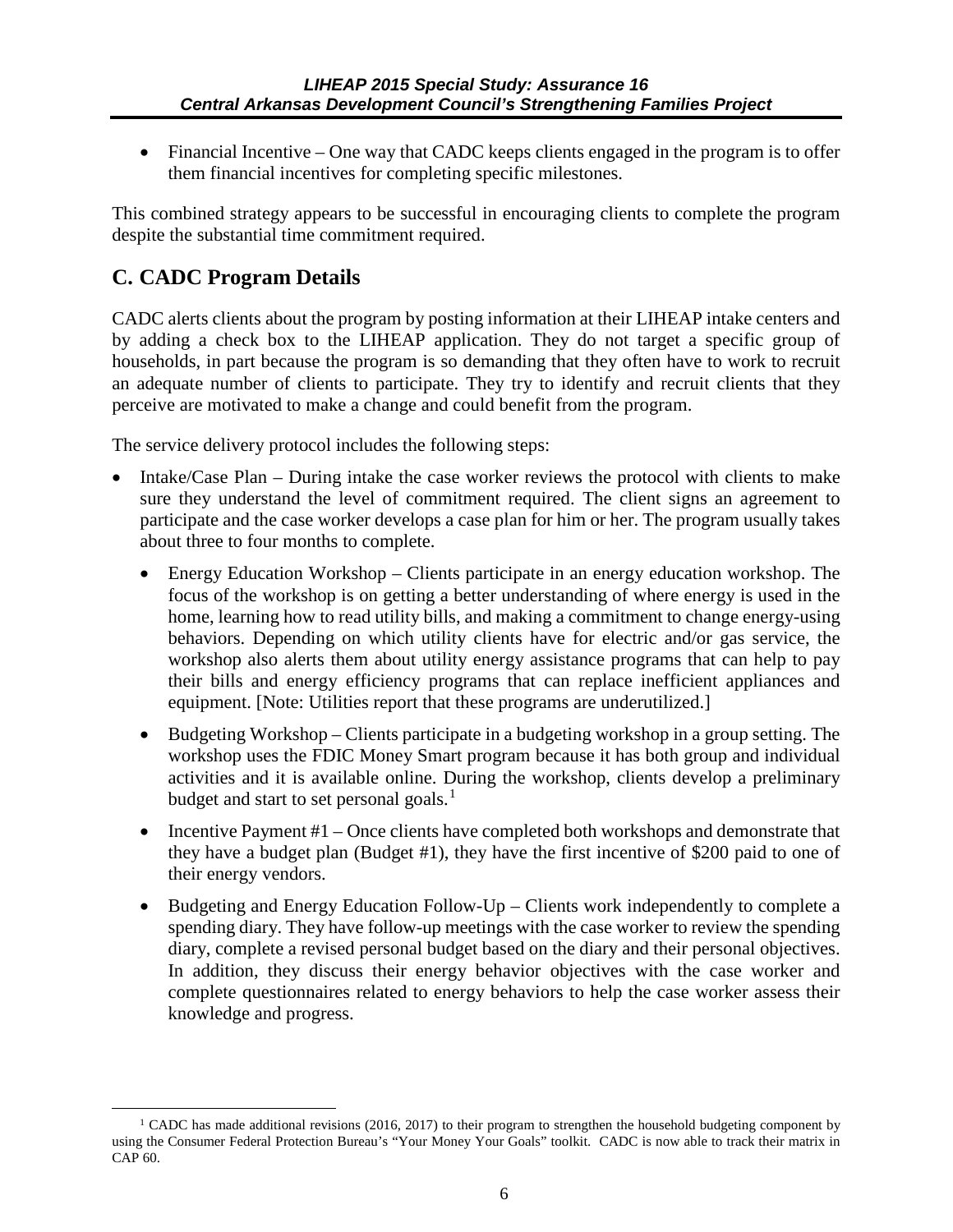- o Utility Portals Some of the major utilities in Arkansas have access portals that CADC can use to discuss the status of energy usage and bill payments with clients. The clients' usage information helps the case worker to understand whether clients have high usage and whether there are any signs that clients are reducing their usage. Clients' bill payment information helps the case worker to verify clients' understanding of what they owe to the utility and whether they have been able to avoid late payment fees and other charges. CADC recommends that agencies who implement a program like theirs negotiate with their utilities to get access to this level of client information.
- Incentive  $#2$  Once the client has completed sufficient follow-up activities with the case worker, they have the second incentive of \$125 paid to one of their energy vendors.
- Follow-Up The case worker conducts at least one additional follow-up with clients to see whether the revised budget (Budget #2) is helping them to keep up with their energy bills and to assess whether they are continuing to make progress on managing energy usage. If needed, the clients are asked to prepare a final budget (Budget #3). [Note: For households on fixed income, case workers generally find that Budget #2 is sufficient and Budget #3 is not required.]
- Exit Interview Once the client has completed the steps in the process—has attended both workshops, developed a final budget plan, applied for energy assistance and energy efficiency services, and demonstrated an understanding of and willingness to improve energy behaviors—the case worker conducts an exit interview.
- Incentive  $#3$  Once clients complete the exit interview, they have the third incentive of \$350 paid to one of their energy vendors.

This service delivery protocol requires a significant commitment by the client and a lot of work by the case worker. The client has a significant incentive for completion since they can receive incentive payments totaling \$675 if they complete all steps in the process. The case workers are supported by CADC in that they have good quality materials (e.g., FDIC Money Smart program) and templates for reporting their interactions with clients.

#### **D. Documenting Program Outcomes**

CADC uses CAP60 as their primary client tracking system. They have an Assurance 16 module in CAP60 that tracks information on client demographics, client goals and achievements, incentive payments, and program outcomes. CADC stressed the importance of having this data tracking tool for case management, program management, and documentation of outcomes.

The primary outcome assessment tool is a ROMA scale (Results-Oriented Management and Accountability) that the case worker uses to assess the client's status with respect to three factors: Household Budgeting, Energy Conservation, and Utility Consumption. The caseworker completes the assessment during the intake interview and at the exit interview. The performance of the program is measured in terms of progression on the ROMA scale.

CADC reports information on program accomplishments to the state LIHEAP office. Their report includes both a narrative report on program outcomes and individual client-level chronological registers of service delivery and incentive payment dates. The state ensures that local agencies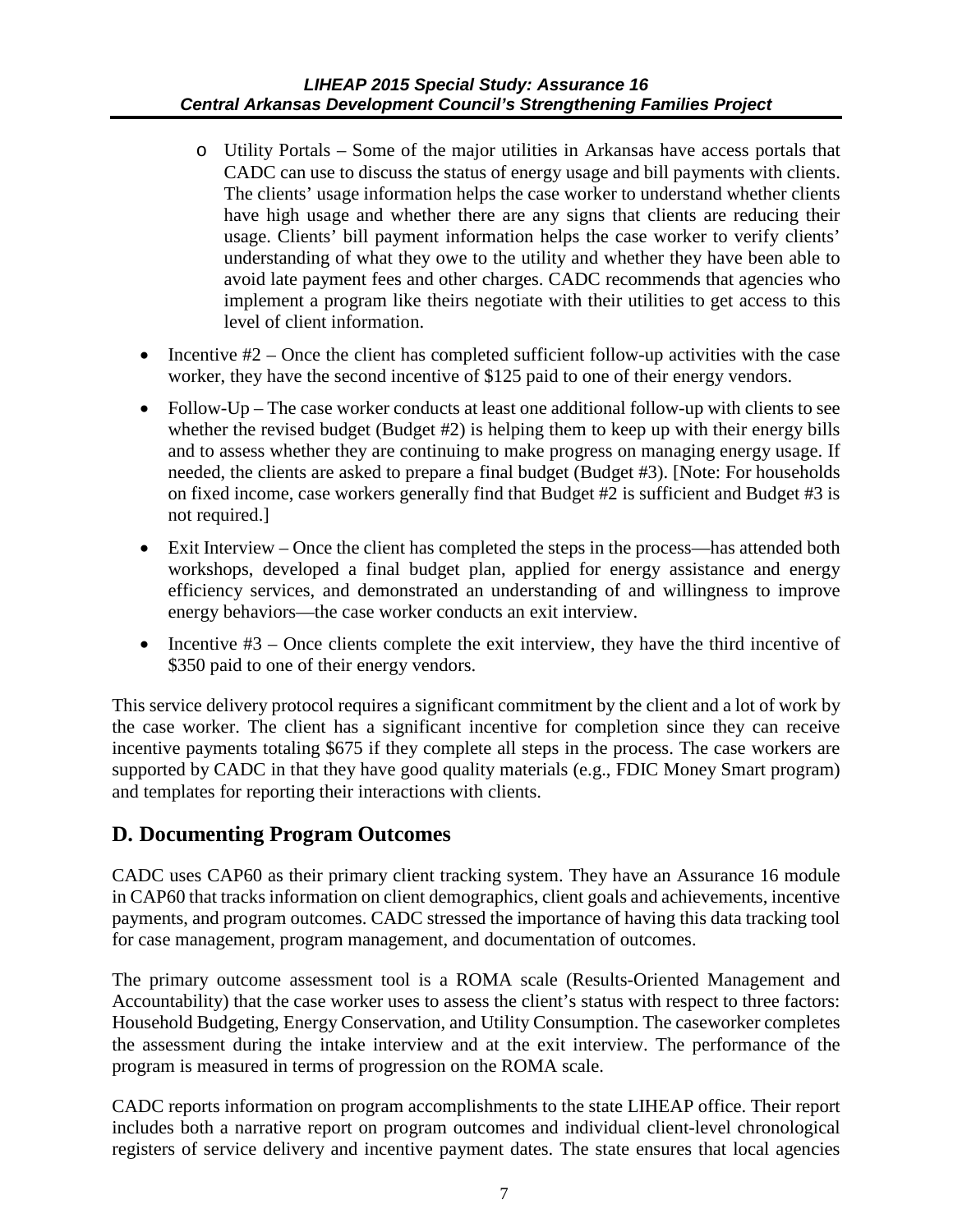<span id="page-11-0"></span>submit timely reports by paying the agency in installments after certain program reporting requirements are met.

#### **E. CADC Findings and Recommendations**

CADC has developed a comprehensive budget counseling and energy education program that serves about 200 clients per year. Both the case worker and the client make a significant commitment of time. CADC furnishes \$675 in energy assistance as an incentive to encourage clients to complete all the required program activities.

The CADC program is based on a statewide A16 program model that is implemented by a number of Community Action Agencies. The data tracking system appears to be effective for program management, tracking program inputs and outputs, and documenting program outcomes. This rich data source has the potential to furnish valuable information to CADC, the Arkansas LIHEAP office, and OCS about the performance of this program model.

The data have been used mainly for program improvement at the agency level. Each year CADC reviews their program statistics and meets with the program case workers to review their program experiences. CADC makes incremental changes in the program to overcome identified barriers and to take advantage of new opportunities.

The design of the program does not, at this time, facilitate the measurement of program impacts. To measure program impacts, CADC or the Arkansas LIHEAP office would need to develop a system for measuring the difference between program participants and eligible nonparticipants. Options for doing this include:

- Randomized Control Trial In an RCT, the agency would assign some clients to the treatment group and some to the control group. For example, if CADC were interested in measuring the impact of the education and counseling services, they could assign one group to receive the program and a second group to receive the incentive payments without attending the program.
- Later Year Comparison Group Another alternative would be to compare the FY15 and FY16 experiences of FY 2016 program participants to the FY15 and FY 16 experiences for FY 2017 program participants.
- Matched Comparison Group  $A$  third option is to attempt to identify nonparticipating clients who are similar to participating clients in terms of demographic characteristics and payment status.

In all three cases, the program impact would be measured by first documenting the change in status for the treatment group and then comparing that to the change in status over the same time period for the control or comparison group.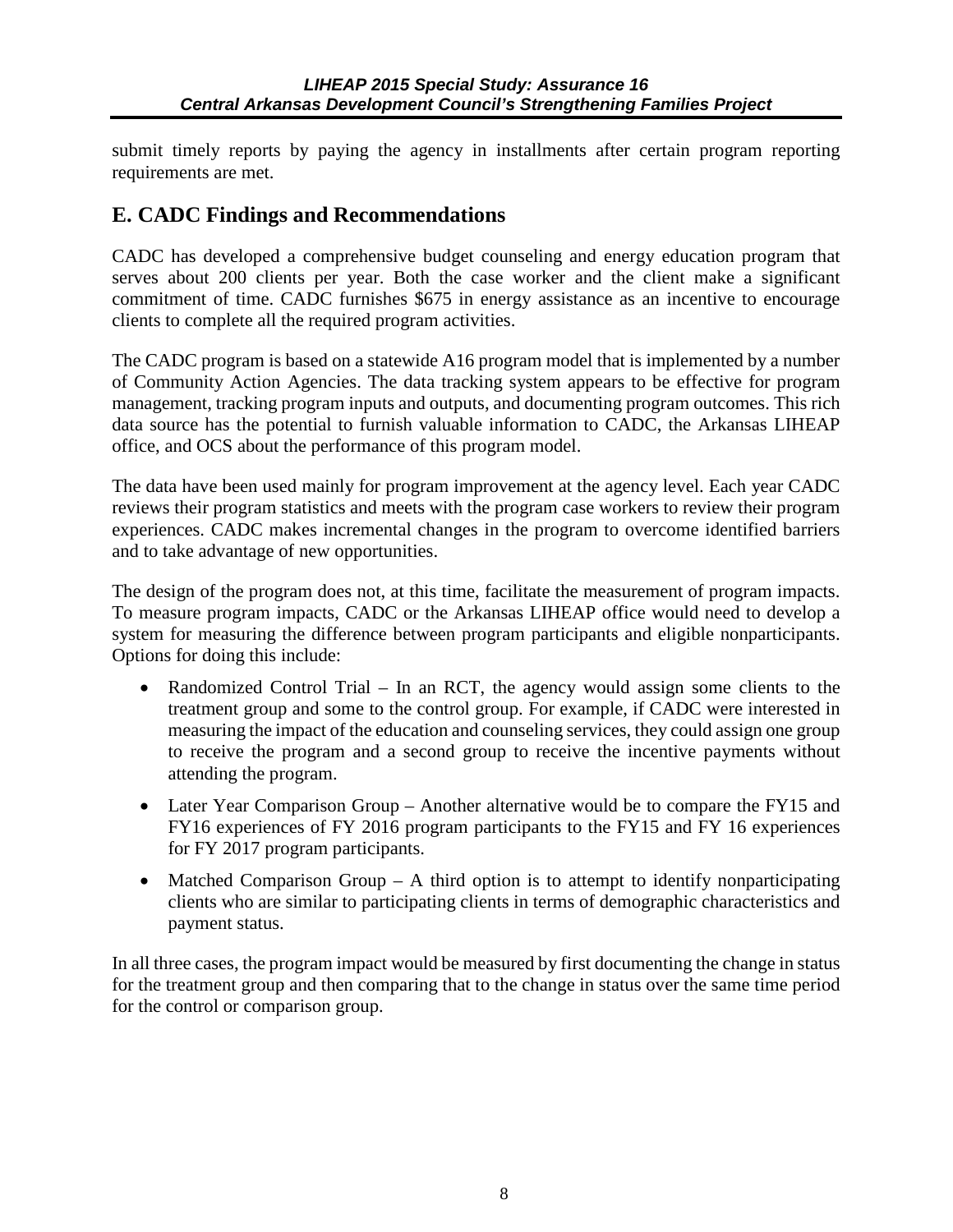## <span id="page-12-0"></span>**V. Minnesota Valley Action Council's A16 Programs**

#### **A. Minnesota A16 Program**

The 2015 *Special Study of LIHEAP Assurance 16* showed that Minnesota is close to the average in A16 spending per client. Based on data from the Minnesota state plan, the study estimated that the Minnesota program spent \$33 per client in FY 2014 compared to a national average of \$24 per client. However, the \$33 per client is not a particularly useful statistic for describing the Minnesota program.

Minnesota gives all service delivery agencies A16 funding for "Responsive Energy Self-Sufficiency Activities" and reserves 25% of each agency's A16 funding for "Proactive Energy Self-Sufficiency Activities." The agency only receives the "proactive" funding if they submit a plan for delivering services that "will reduce household home energy need." In their "responsive" A16 programs, the service delivery agencies serve a very large number of clients with relatively inexpensive services. But, in their "proactive" A16 programs, many agencies invest a significant amount of resources for each household that they serve.

For "proactive" A16 programs, the state requires the service delivery agency to submit a detailed plan for program services and a detailed report on program outputs and outcomes. This appears to be an effective model for ensuring that service delivery agencies clearly document their A16 program services.

#### **B. MVAC Program Designs**

In FY 2016, MVAC implemented two Proactive Energy Self-Sufficiency Plans – Financial Education for Energy Assistance Households (Financial Education) and Access to Resources for Conservation and Sustainability (ARCS). These were pilot programs. MVAC submitted plans to continue both programs in FY 2017. [Note: Clients were allowed to participate in both programs, but most participated in only one.]

The MVAC Financial Education protocol included the following activities:

- Educational Workshops The client's first engagement with the program was a financial literacy workshop. The workshop also included information on energy conservation.
- Follow-Up Case workers conducted follow-up contacts with program participants to promote sustainable use of energy and advocacy with energy vendors.

The MVAC ARCS protocol included the following activities:

- Home Visit The client's first engagement with the program was a home visit with a focus on assessment of the factors related to the client's unsustainable energy consumption.
- Follow-Up Case workers conducted follow-up contacts with program participants to promote sustainable use of energy and advocacy with energy vendors.

The fundamental difference between the two programs was in terms of the initial work with the client. For both programs, follow-up activities attempted to reinforce what the client learned in the workshop or home visit, but also pursued a common approach of working with the client on energy conservation, timely bill payment, and proactive engagement with energy vendors.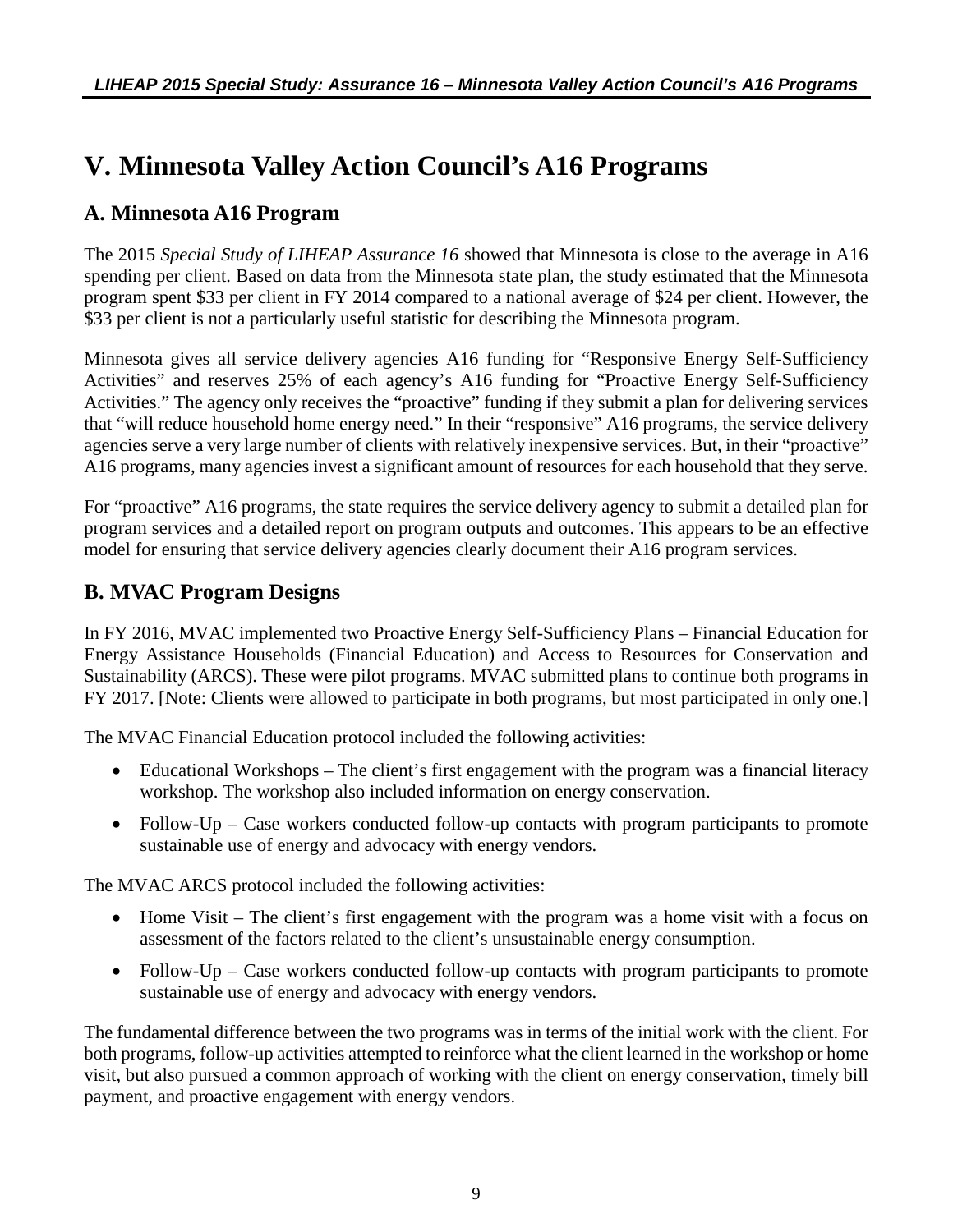#### <span id="page-13-0"></span>**C. MVAC Program Details**

MVAC targets clients who have used crisis funds for two consecutive program years or are high-energy consumers for participation in the programs.

The service delivery protocol for Financial Education includes the following steps:

- Recruiting It was challenging to recruit clients for this program. The program requires that the client make a significant commitment. The client only receives a \$50 incentive for completing the workshops. [Note: The Arkansas CADC program paid a \$675 incentive for participating in two workshops and follow-up activities.]
- Financial Education The client was asked to attend the *Four Cornerstones of Financial Literacy*  training sessions. Those sessions were administered as a series of four two-hour sessions. [Note: MVAC learned that it was difficult for clients to make all sessions and is proposing to use a oneon-one approach for FY 2017.] The financial counseling in included the following steps.
	- o Create goals at the beginning of the program to shape individual outcomes and measure progress (S.M.A.R.T goal tools were used for this purpose).
	- o Furnish information and tools to clients to help create a firewall between the clients and predatory financial services.
	- o Give clients information about understanding credit, credit reports, how to develop a list of itemized expenses, procedures for budgeting, and how to better manage bill payment.
	- o Brief clients about their financial rights, particularly with respect to debt collectors.
	- o Coach clients on how to establish positive vendor relationships by having practice sessions for maintaining contact with the vendor even when they cannot pay their whole bill.
	- o Use the client's utility data and payment history to help them to understand their energy usage and the cost of late payments. Establish a monthly minimum payment to assist with vendor relations.
	- o Use local networks and resources from financial institutions and programs such as FAIM (Family Assets for Independence Minnesota) to enhance program materials and the value of sessions to clients.
- Energy Education MVAC added information on energy conservation to the *Four Cornerstones*  curriculum. The trainers worked with workshop participants to discuss strategies to decrease their energy consumption.
- Follow-Up MVAC conducted two follow-up contacts with each participant. They also offered support to those clients who asked for assistance with specific activities or issues. As part of that follow-up, the case workers made referrals for clients to WAP, the utility CIP energy efficiency programs, and other community resources that were available. [Note: Some of the program participants were new Section 8 homeowners from Mankato's Home Ownership program and MVAC's Homeless Prevention programs.]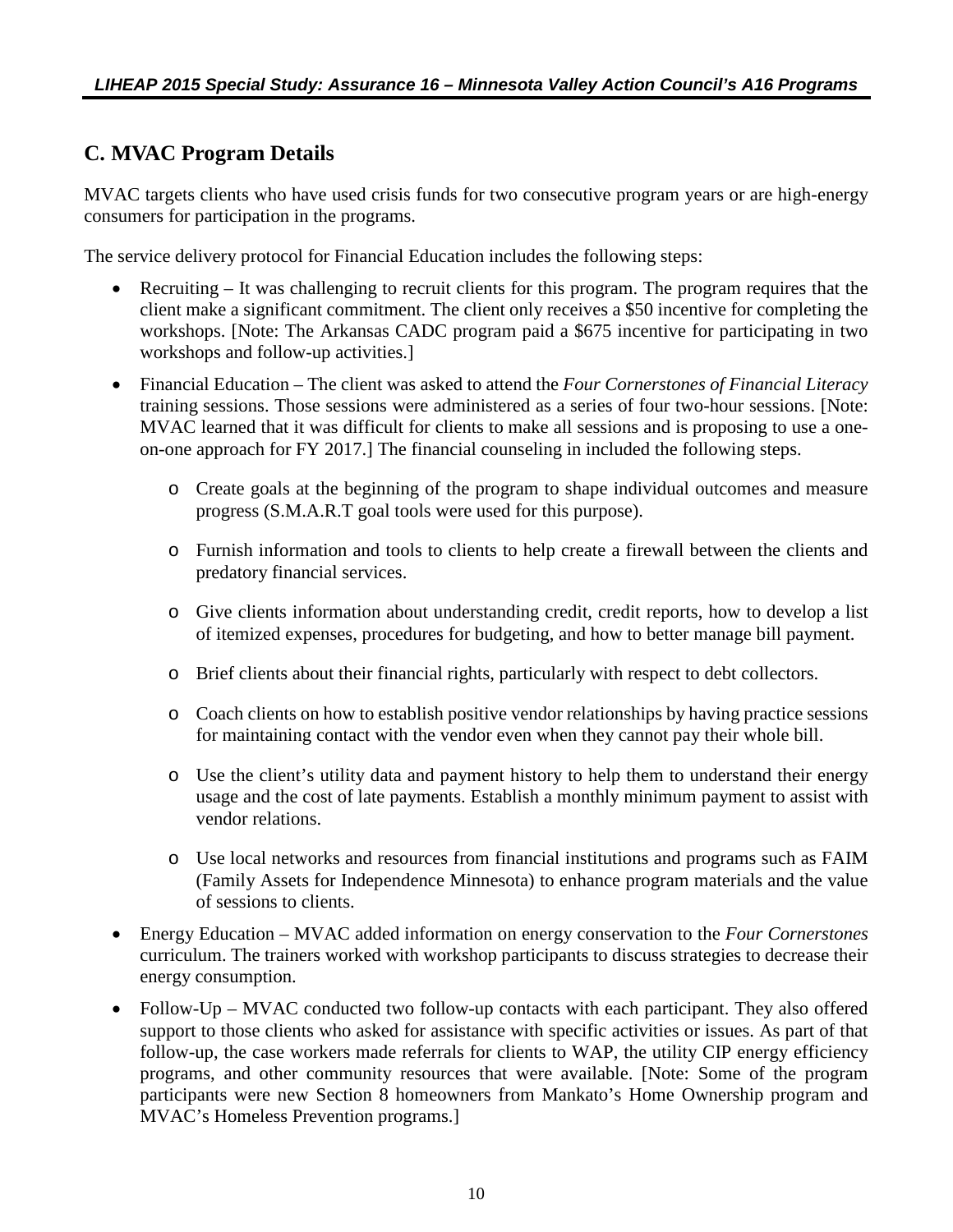- <span id="page-14-0"></span>• Exit Surveys and Incentive Payment – MVAC conducted an exit survey with the client once they completed the program and made an incentive payment of \$50 to one of their energy vendors.
- Program Cost The program spent an average of \$720 per client served by the program.

The service delivery protocol implemented by ARCS included the following steps:

- Recruiting It was not as challenging for the program to recruit clients for this program. The energy auditor came to the client's home; the client receives a \$50 incentive after the audit and two follow-up contacts are completed. [Note: The Arkansas CADC program paid a \$675 incentive for participating in two workshops and follow-up activities.]
- Energy Audit and Education  $-A$  weatherization auditor went to the client's home and conducted an energy audit and delivered direct install energy efficiency measures. Based on the findings, the auditor conducted energy education with the household and made referrals to the appropriate energy efficiency and energy assistance programs.
- Follow-Up MVAC conducted two follow-up contacts with each participant. In those follow-up contacts, they worked with clients to identify and implement energy-saving behaviors. They also spoke to clients about whether they had followed up on program referrals. Finally, they talked to clients about ways to maintain positive relationships with their energy vendors.
- Exit Surveys and Incentive Payment MVAC conducted an exit survey with clients once they completed the program and made an incentive payment of \$50 to one of their energy vendors.
- Program Cost The program spent an average of \$723 per client served by the program.

The Financial Education program involved a substantially greater commitment by clients but could potentially result in more changes in clients' budget management. The ARCS program was more likely to result in lower energy costs, which could also have a positive impact on maintaining energy services.

#### **D. Documenting Program Outcomes**

MVAC kept track of the services delivered to clients for both programs in their existing information management system. They captured information on the basic program outputs and outcomes. Since this was a pilot program, they did not plan for any longer-term tracking of client outcomes.

For the Financial Education program, MVAC collected a self-assessment from clients about whether the program had improved their financial management skills. Most clients reported that their understanding of budgeting, debt reduction, credit scores, and consumer rights had increased. Almost all clients believe that the program helped them to take steps to improve their financial well-being.

For the CACS program, MVAC conducted a follow-up survey with clients to assess their energy conservation activities. Many clients received useful referrals to other programs. Most of the clients report that they have a better understanding of energy conservation strategies and had taken steps to increase their home's energy efficiency. The majority of clients also reported that they had improved their relationships with their energy vendors as a result of the program.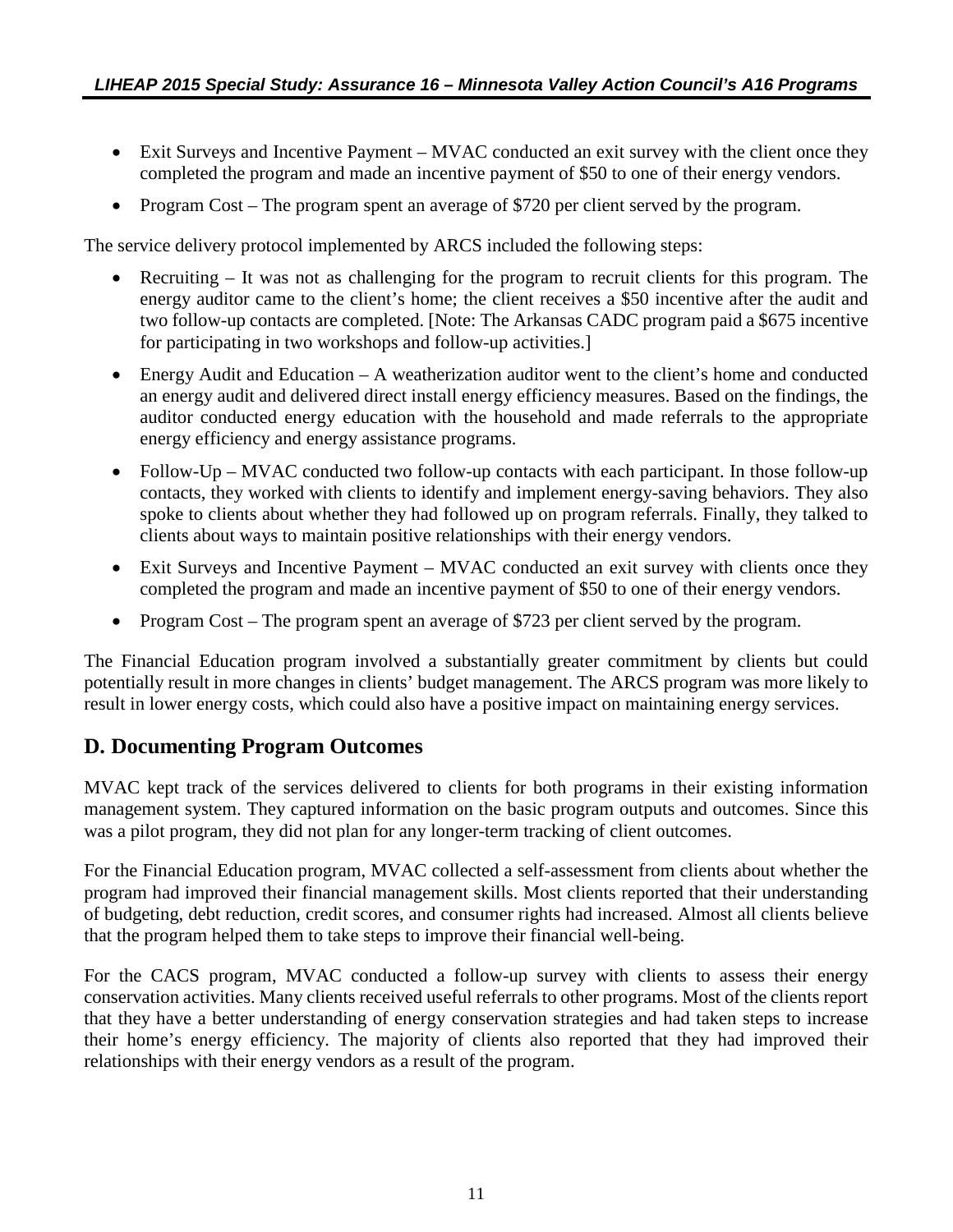#### <span id="page-15-0"></span>**E. MVAC Findings and Recommendations**

The Minnesota approach to A16 programs seems to work well for MVAC. They can use the responsive A16 funds to develop resources for all clients and work one-on-one with clients who present special problems during LIHEAP program intake. They can use the proactive A16 program to design more comprehensive programs that are likely to have a greater impact for clients over the long run. Since service delivery agencies see both types of problems—short-term and long-term—having the opportunity to address both through the A16 program helps agencies better address their clients' needs.

The Minnesota A16 program also allows service delivery agencies to pilot test different approaches to serving clients. During the 2016 program year, MVAC used a training model that was originally developed by another Minnesota service delivery agency. Through their program experiences, the information they received from clients during exit interviews and discussions with A16 program staff, MVAC was able to identify ways to improve the program and submit a revised program plan for the 2017 program year.

One significant barrier to measurement of program outcomes is that MVAC perceived that the program funding was restricted to one year. The types of program services offered by the programs would be expected to result in longer-term benefits to clients. While MVAC was able to use the exit interview to verify that clients were more knowledgeable about financial matters and felt more confident in their ability to address those issues, MVAC was not able to conduct follow-up to track whether these new skills resulted in better financial outcomes for these clients.

Since these were pilot programs where MVAC was testing different approaches to financial education and conservation education, it is appropriate to focus more on direct feedback from clients and staff. However, once MVAC develops a program protocol that clients and staff perceive is working effectively, it would be appropriate for them to propose to the state LIHEAP offices ways to track longer-term outcomes.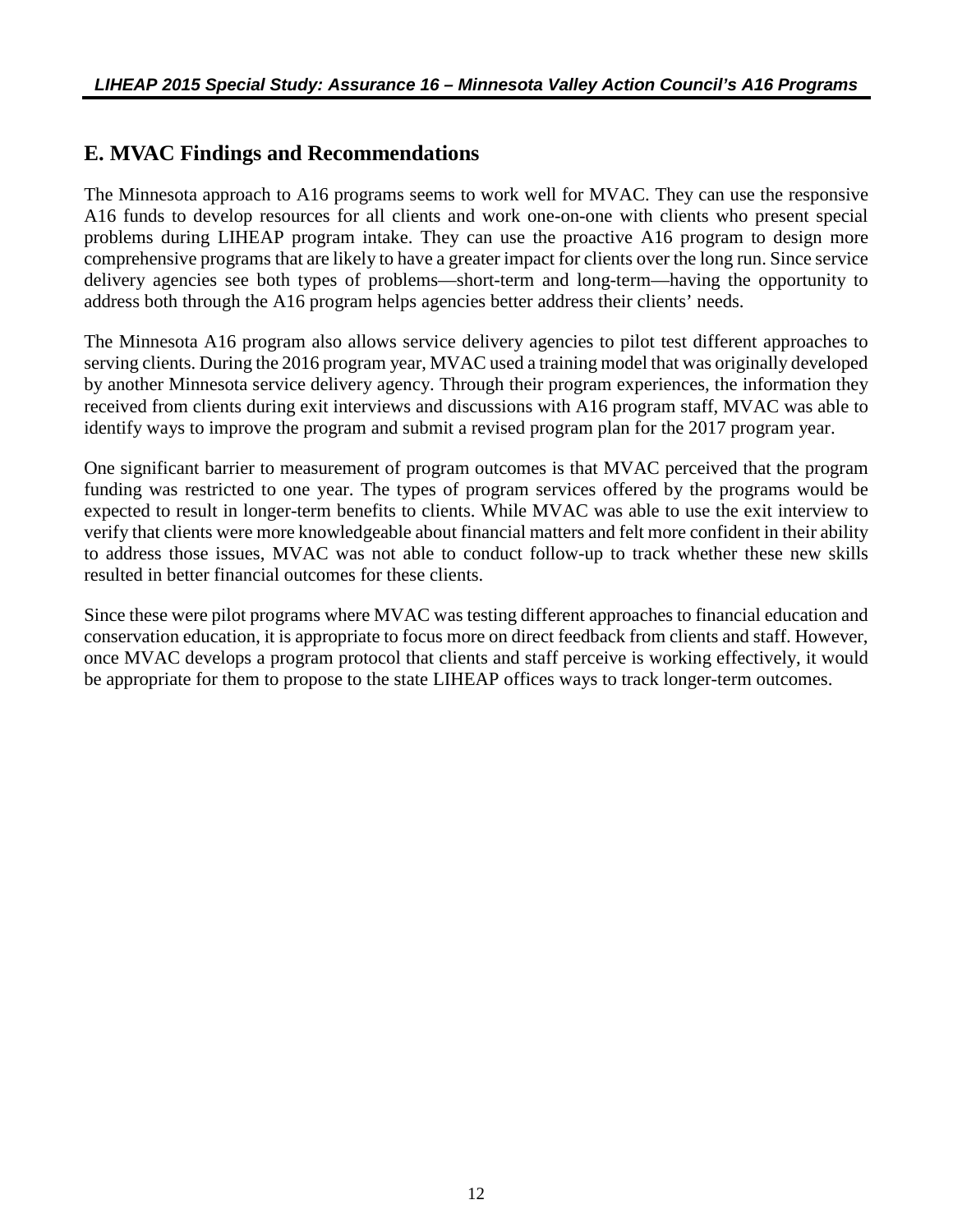# <span id="page-16-0"></span>**VI. Lutheran Social Service of Minnesota's A16 Program**

#### **A. Minnesota A16 Program**

As discussed above, Minnesota gives service delivery agencies A16 funding for "Responsive Energy Self-Sufficiency Activities" and reserves 25% of each agency's A16 funding for "Proactive Energy Self-Sufficiency Activities." The agency only receives the "proactive" funding if they submit a plan for delivering services that "will reduce household home energy need." In addition, each service delivery agency that receives funding for a "proactive" A16 program needs to file a "Proactive Energy Self-Sufficiency Report."

Lutheran Social Service submitted "proactive" plans and reports for 2015, 2016, and 2017. Review of the series of plans and reports shows that the agency designed and implemented a comprehensive program during 2015 program year and then updated the program plan each year as they identified program successes and barriers.

#### **B. Lutheran Social Service Program Design**

In 2015, MVAC proposed to recruit 100 LIHEAP crisis benefit recipients to participant in a program to work with them on "household self-sufficiency, energy reduction, and financial counseling initiatives via one-on-one case management and/or group learning sessions." The program proposed to conduct an initial assessment with all clients and, as part of that assessment, furnish some basic financial management counseling and deliver informational materials. The plan was to then identify 40 clients for the more intensive follow-up program.

From their implementation of the programs in 2015, the agency learned some important lessons about how to effectively serve their clients.

- Recruitment The agency learned that they needed to have program staff reach out to clients to recruit them for the program; the initial program mailing generated very little interest in the program even though the targeted clients needed additional assistance.
- Face-to-Face Workshops/Meetings Clients seemed to be very engaged in workshops. The agency found that the open forum format allowed clients to raise important issues and thereby help EAP staff to understand what the clients did not understand and to resolve many of those issues for clients. In addition, the direct contact with clients gave the EAP staff more complete information on client needs and to make targeted referrals to other support programs.
- Ongoing Case Management The agency found that case management was very important to some clients, but that others felt the workshop and materials were adequate and that they did not need additional support. A number of clients started with case management but after two or three sessions stated that they did not need any additional assistance.
- Special Circumstances The agency found that different population segments had different information needs. For example, clients who heat with propane need to understand more about strategies for getting the lowest cost for fuels and how to avoid unnecessary fees, while clients who heat with natural gas need to be aware of additional energy assistance offered by many of the gas utilities.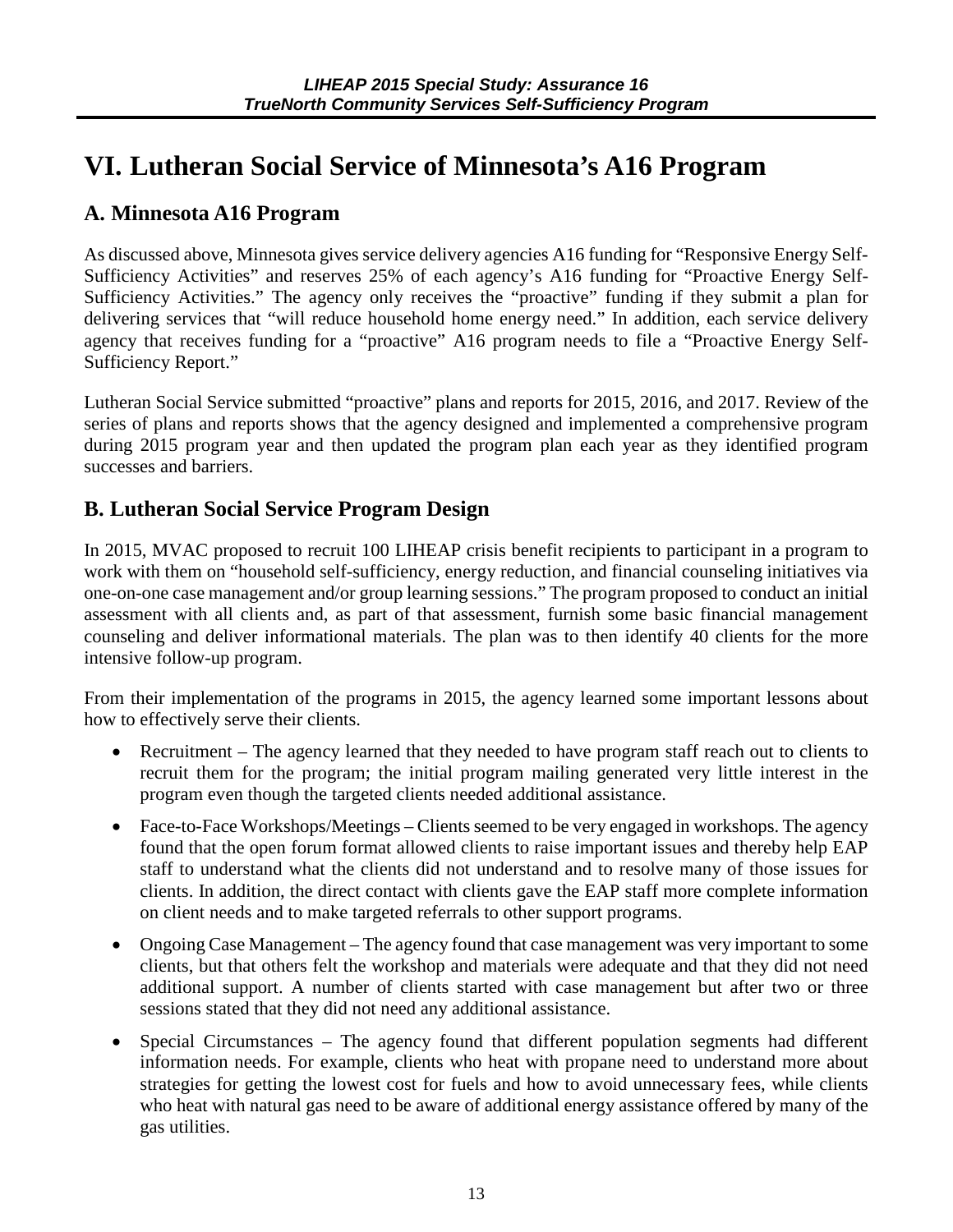<span id="page-17-0"></span>• Program Timing – The program was offered during the summer months when clients tend to work extra hours; the agency operates in an area with a lot of seasonal employment related to the tourist industry. As such, it was difficult to get clients to attend more than one workshop session.

As a result of the lessons learned in 2015 and 2016, the agency developed an updated program plan for 2017 that represents their best assessment of how to best deliver customized services to their clients. The 2017 program includes:

- Delivered Fuel Program Services
- Natural Gas Program Services
- Furnace Warranty and Maintenance Services
- Case Management

The agency believes that these services represent the best opportunity for helping each type of client to increase their energy self-sufficiency.

#### **C. Lutheran Social Service Program Details**

The program starts by having EAP staff "select households who are at higher risk for crisis and reliance on EAP, and demonstrate need for additional education and resources to gain self-sufficiency and reduce their energy burden." The program includes four components, each of which is designed to meet a specific client need.

#### 1. *Delivered Fuel Main Heat – Targeted to 40 Clients*

These clients have used their available energy and crisis assistance benefits. In the initial meeting with clients, the case worker helps them understand the "status of EAP benefits and proactively assist them to prepare to manage their ongoing energy burden." The agency helps clients understand their payment plan options and propane safety issues, and identify ways to reduce additional costs. [Note: Minnesota passed legislation that gives households additional payment options but vendors report that few households take advantage of those options.]

While this initial meeting helps to educate clients and identify their options, the agency finds that followup contacts are needed. During those follow-up contacts, agency staff ensure that clients understand and are taking advantage of the options available to them, and encourage clients to fulfill any commitments they have made. Sometimes the agency staff can help the client to overcome a specific barrier or problem. At other times agency staff can remind the client about cost-saving options such as a summer pre-buy.

At the end of the client engagement, agency staff contact clients to document final program outcomes and answer any remaining questions that clients have about maintaining service and managing payments and costs.

#### 2. *Natural Gas Main Heat – Targeted to 80 Clients*

These clients have used their available energy and crisis assistance benefits. In the initial meeting with the client, the case worker will help the client to understand the "status of EAP benefits and to proactively assist them to proactively assist them to prepare to manage their ongoing energy burden." The agency will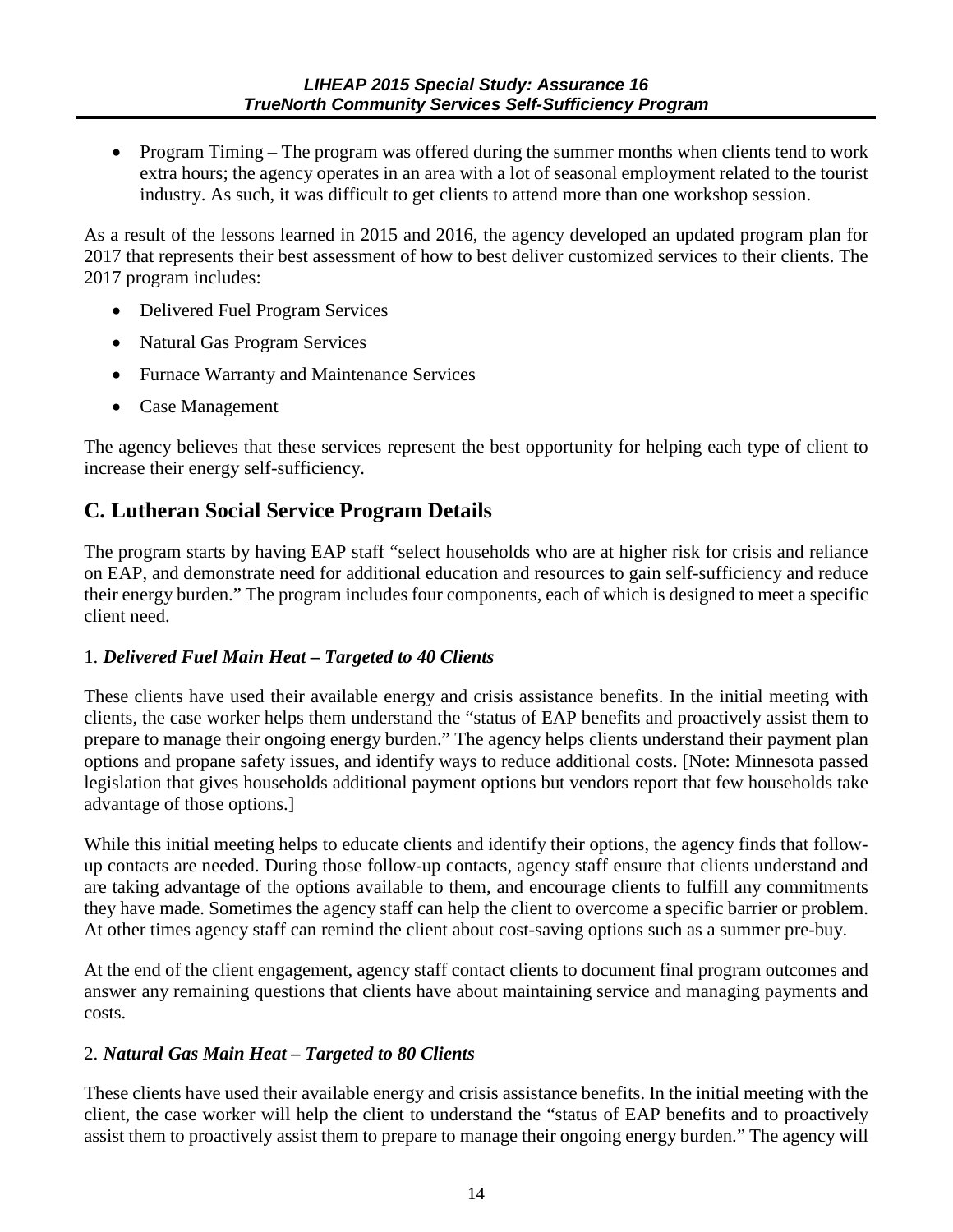alert the client to the affordability plans that are offered by their natural gas utility, help them understand the requirements and benefits of the program, and help them complete the paperwork to enroll in the program. [Note: The natural gas utilities report that these programs are underutilized.]

While this initial meeting helps to educate clients and identify their options, the agency finds that followup contacts are needed. During those follow-up contacts, agency staff ensure that clients have successfully enrolled in the program and encourage clients to fulfill any commitments that they have made by helping them to understand the benefits that they can receive if they meet the program requirements.

Once clients have demonstrated that they can be successful on the payment plan, the case worker coaches them on how to stay on the payment plan and alerts them about the upcoming EAP energy assistance enrollment and payment schedule.

#### 3. *Furnace Warranty Registration and Maintenance – Targeted to 30 Clients*

The Minnesota LIHEAP program invests a significant amount of resources in the Equipment Repair and Replacement program (ERR). Lutheran Social Services found that only about ten percent of clients who receive ERR services register their product warranty and know that the warranty length for equipment is doubled when the household completes the registration. In addition, regular maintenance of the new equipment results in longer equipment life and better equipment performance.

In this component of the program, case workers deliver a packet of information to clients who received new equipment. This information helps clients understand the registration requirements, how to maximize equipment efficiency, and equipment maintenance procedures. The case worker then conducts follow-up to ensure that the client completes the warranty registration form and understands the educational materials. Since the agency can verify whether clients complete the registration through an online portal, the case worker then checks that clients have indeed completed the warranty registration process and, if they have not, contacts clients to encourage them to send in the registration materials.

#### 4. *Case Management Services – Targeted to 10 to 20 Clients*

Based on pilot program experiences, the agency is conducting one-on-one case management services with a small number of the clients who participated in one of the other services but need additional assistance as evidenced by ongoing issues with energy service sustainability. These clients receive the more comprehensive case management services that the agency developed and implemented in the prior program years. One important difference between the services for 2017 and the services in earlier years is that the agency no longer conducts workshops because of poor attendance. In this program, the case worker works with clients to assess their circumstances, set goals, and work on developing strategies to achieve those goals. The case worker then conducts follow-up with clients to encourage them to maintain their commitment and help them overcome barriers to achieving their goals.

#### 5. *Summary of A16 Service Delivery*

The program implemented by Lutheran Social Service has evolved over the last three years. In the first year, the program tried to make the entire portfolio of services available to all clients. They found that each of the services was valuable to some of the clients but that most did not perceive that they needed all of the services offered. For the current program year, the agency is planning to increase the total number of clients to whom they are delivering services but better target services to the needs of those clients. They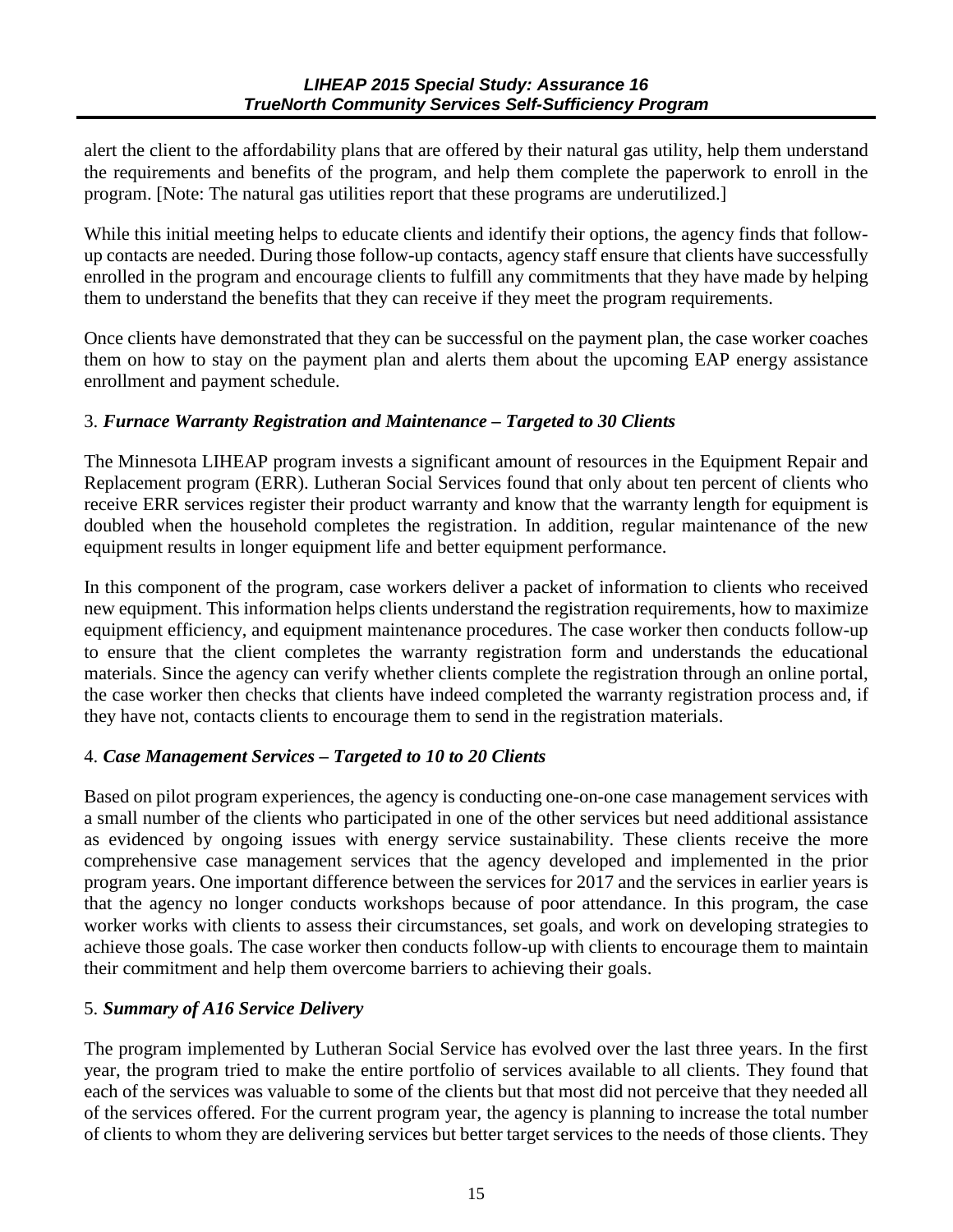<span id="page-19-0"></span>are limiting the more comprehensive program services to those clients who demonstrate the greatest need for program service and keenest interest in working toward resolving energy sustainability problems by working collaboratively with the case manager.

The average cost of program services per client has been similar for each of the three years. In 2015, the program served 74 clients at an average cost of \$297 per client. In 2016, the program served 90 clients at an average cost of \$283 per client. For 2017, the agency is proposing to serve 160 clients at an average cost of about \$175 per client, assuming there is no overlap between program components. The lower cost per client for 2017 is achieved by targeting clients for the specific program service that is likely to have the greatest impact for their circumstances.

#### **D. Documenting Program Outcomes**

Lutheran Social Service tracks services delivered to clients in their information management system. They capture information on the basic program outputs and outcomes, and report those outcomes in their annual Prospective Energy Self-Sufficiency Report. Their primary focus is documenting the number of households who received services, the share of participants who demonstrated an increased understanding of the content that was communicated, and the share of participants who took action to increase their selfsufficiency.

Lutheran Social Service is engaged with the client for long enough to measure short-term outcomes. For example, they can assess whether the client is able to maintain their utility payment plan. And, they are able to assess whether the client completes the equipment warranty registration. But, while those accomplishments help the client move toward energy self-sufficiency, Lutheran Social Service would need to conduct follow-up research over a longer time period.

#### **E. Lutheran Social Service Findings and Recommendations**

The Minnesota approach to A16 programs appears to have helped Lutheran Social Service to work toward the development of an effective model for increasing client self-sufficiency. Over the last three years, the agency has tested different approaches and has had some success in engaging clients in valuable activities. But they have continued to refine and hopefully improve the program so that it is better targeted to the specific needs of their clients and takes advantage of available policies and programs (e.g., the legislation related to propane customers and the programs offered by natural gas utilities).

As discussed for the MVAC program, one significant barrier to measurement of program outcomes is that Lutheran Social Service perceives that the program funding is restricted to one year thereby preventing follow-up with customers. Particularly for the case management services that are being offered in 2017, it might be appropriate to conduct follow-up with the client during the next LIHEAP program year. In addition, client follow-up is needed to measure longer-term program outcomes.

It is also difficult to see how Lutheran Social Service could measure net program impacts. They are targeting programs to clients who express an interest in the program and who are perceived to be good candidates for the program. With longer-term follow-up, Lutheran Social Service may be able to document that clients have increased their level of energy self-sufficiency. However, unless they have a comparison group of similar clients who did not participate in the program, they cannot determine whether it was the program or some other factor that resulted in the clients' improved energy self-sufficiency.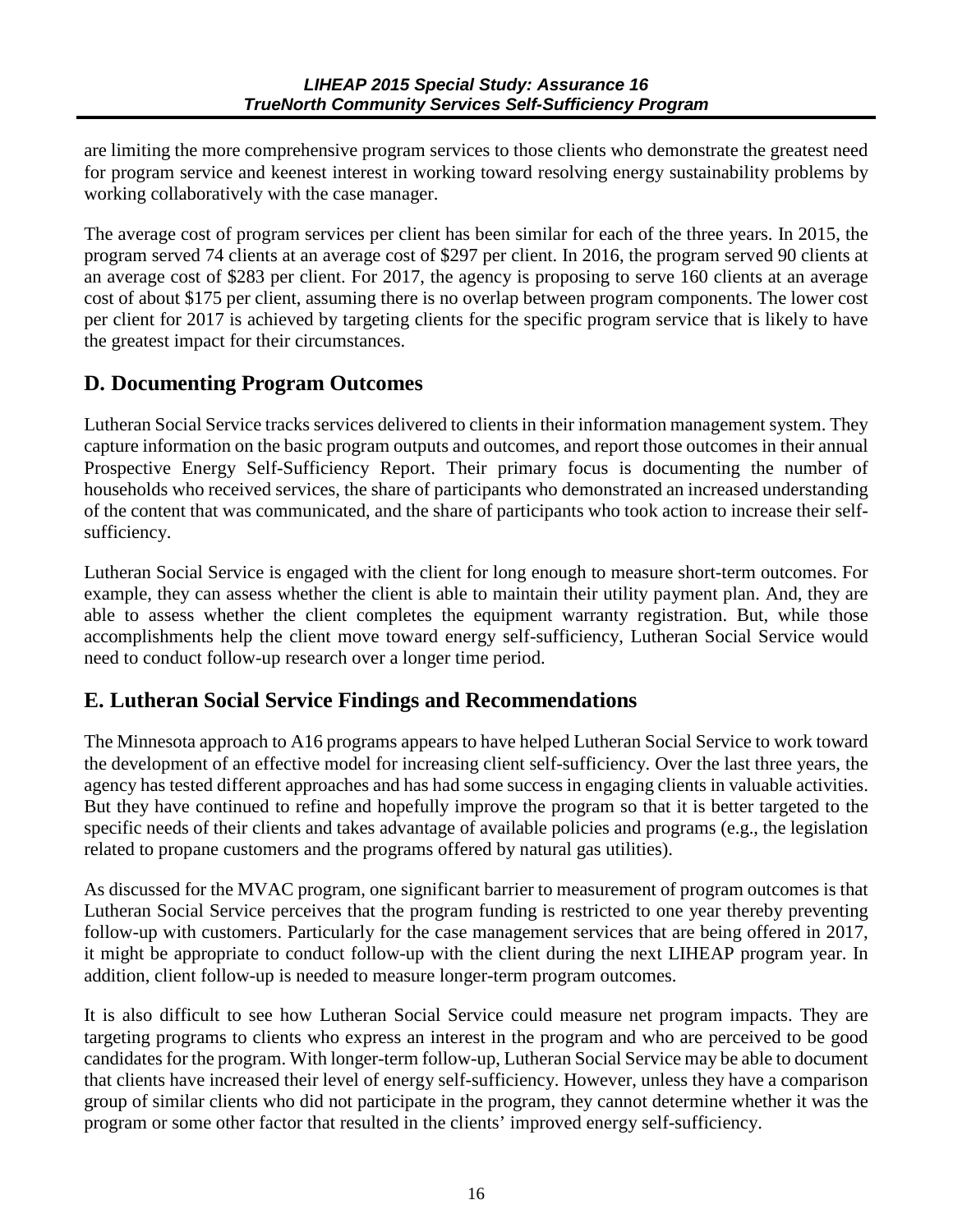One possibility for the state LIHEAP office might be to compare outcomes from Lutheran Social Service to outcomes for clients of another LIHEAP agency that did not deliver an A16 program. If the state office is able to see that Lutheran clients improve their energy self-sufficiency while similar clients in a similar agency do not, it would furnish some evidence that the Lutheran Social Service program is having an impact on clients.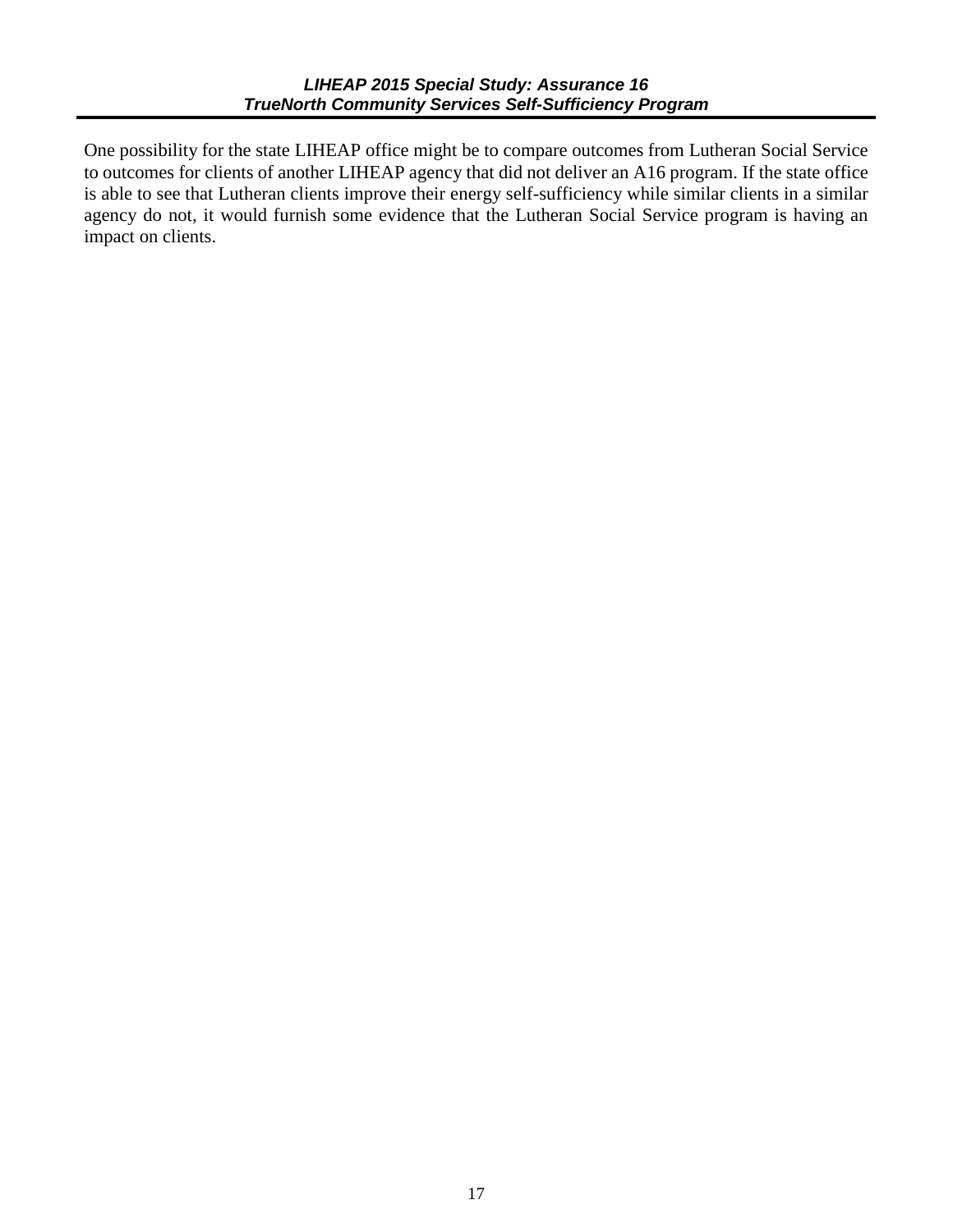# <span id="page-21-0"></span>**VII. TrueNorth Community Services Self-Sufficiency Program**

#### **A. Michigan LIHEAP Program**

In FFY 2016, Michigan did not use LIHEAP funds to pay for Assurance 16 services. However, Michigan did furnish ratepayer funds (Low-Income Energy Efficiency Fund) to service delivery agencies to be used to work with low-income households to increase their energy self-sufficiency. Using those funds, TrueNorth Community Services developed the Self-Sufficiency Program.

In FFY 2017, Michigan did use LIHEAP funds to pay for Assurance 16 services. Those funds were part of the Michigan Energy Assistance Program (MEAP) that combines LIHEAP and ratepayer funds. Those funds are distributed to community-based organizations using an RFP process and can pay for both energy crisis benefits and A16 program services.

Michigan's LIHEAP program is quite different from the program implemented in most other states. The primary delivery mechanism for LIHEAP heating assistance is a home heating credit that is administered by the Treasury Department as part of the state income tax systems. The primary delivery mechanism for LIHEAP crisis benefits is through local county social service offices. But, in addition, LIHEAP program funds are combined with ratepayer funds to fund the MEAP program.

#### **B. TrueNorth Program Design**

In 2013, Michigan passed legislation that changed the focus of the Low-Income Energy Assistance Fund (LIEAF) to be more focused on encouraging energy self-sufficiency in clients. In response to that new guidance, TrueNorth designed and implemented a MEAP-funded program that segmented clients into three groups and delivered different benefits and services to each of those groups of clients.

- Crisis Support Detailed examination of client records demonstrated that some MEAP clients have a one-time crisis for which they need just short-term assistance to resolve an energy bill payment problem. For those clients, TrueNorth's program focuses on getting them the energy assistance that they need to resolve that crisis.
- Extended Support For a second group of clients, the case record analysis demonstrates that the household's "self-sufficiency potential is compromised." Such households may be elderly or disabled, or may have other resource constraints that make it difficult to increase the client's independence from the social service system. For those clients, TrueNorth's program makes sure that the client receives energy assistance and helps the client to identify other sources of assistance for which they are eligible.
- Self-Sufficiency Services The clients who are targeted for self-sufficiency services are those who have multiple problems with paying their energy bills but have the capacity to work toward improving their status with the assistance of a case manager who delivers a customized set of program services.

The TrueNorth MEAP program customizes the services delivered to each client so that the program is investing the right amount of resources per client to maximize program outcomes.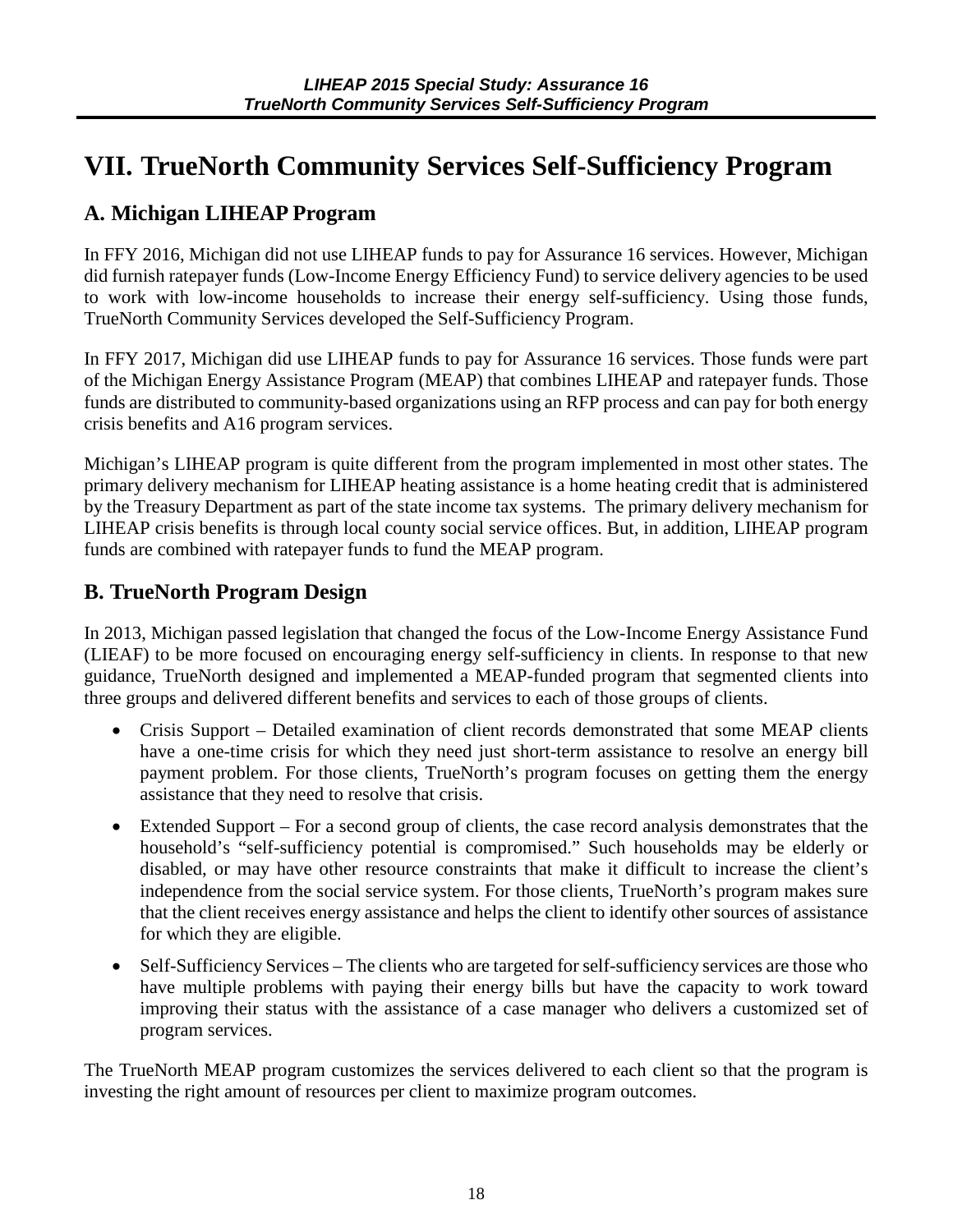#### <span id="page-22-0"></span>**C. TrueNorth Program Details**

TrueNorth uses the MEAP intake process to collect information on clients to develop a better understanding of their needs and motivations. Clients with the following characteristics are targeted for the Self-Sufficiency Services.<sup>[2](#page-22-1)</sup>

- Risk factors of long-term vulnerability but with good prognosis for self-sufficiency
- Motivation to achieve self-sufficiency
- Earning potential to afford and maintain an appropriate standard of living
- Willing and able to communicate honestly and effectively with TrueNorth staff
- Willingness to learn and understand the impact of energy conservation
- In-home client case work assessment progress

The program does not use a standard approach for every client. Rather, the client completes an assessment form called the "Self-Sufficiency Matrix." Based on those self-reported data, the case worker develops a customized program for the individual client that targets the services that are expected to best address the client's needs. Those services can include:

- First-hand assessment and delivery of services in the client's home or community.
- Work directly with clients, their energy providers, and other agencies to assist clients with their financial crisis.
- Advocate on behalf of the client with energy companies.
- Educated clients on energy-savings strategies.
- Facilitate nonenergy-related processes such as education, employment, and financial management to improve client self-sufficiency.

TrueNorth helps case workers to be successful in their work in the following ways.

- Small caseloads allow high intensity of contacts and service delivery.
- Services are guided through assessments; interventions are data driven.
- Staff use a mentoring approach and clients are encouraged to access help when needed seven days a week.
- Outcome evaluation is conducted quarterly and the results drive future intervention decisions.

The case worker is involved with the self-sufficiency clients for six months.

#### **D. Documenting Program Outcomes**

TrueNorth uses their cloud-based Customer Relation Management (CRM) tool to store data on eligibility and Self-Sufficiency Matrix (SSM) outcomes at each stage of service delivery. Those data furnish real-

<span id="page-22-1"></span><sup>2</sup> These details are identified in the draft research paper *Self-Sufficiency Improvements in a Rural Low-Income Sample of Michigan Residents*  by David Wingard, Ph.D., Kieran Fogarty, Ph.D., and Diane Fleser, MS.  $\overline{a}$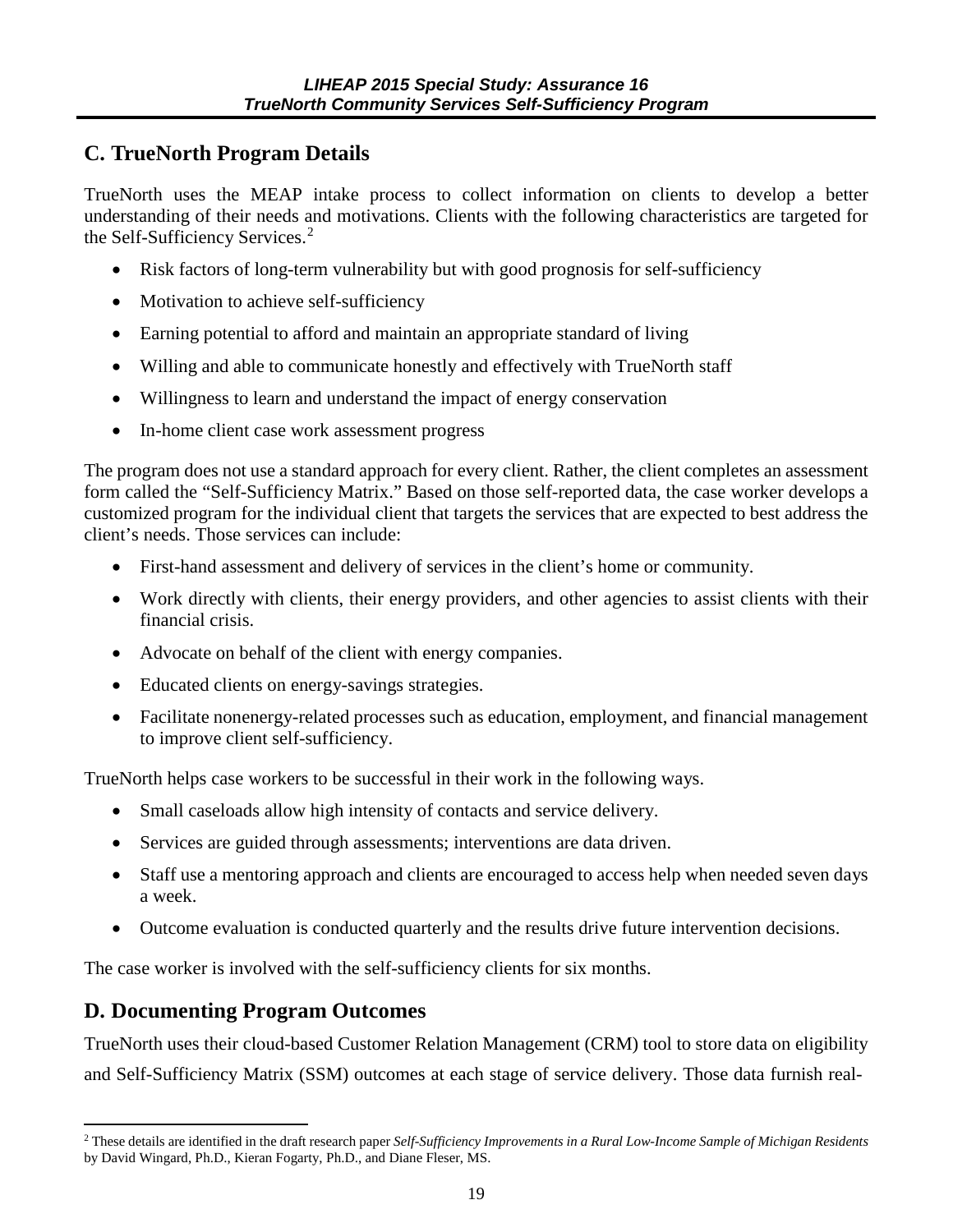<span id="page-23-0"></span>time information to case workers and program managers. The case workers can use those data to identify issues and barriers that need attention. The program managers can use those data to assess ongoing program performance and make sure that each case worker and client has the resources that they need to be successful.

#### **E. TrueNorth Findings and Recommendations**

It appears that TrueNorth has developed procedures that are effective in segmenting their caseload into groups that each need different types of services. In that way, they are able to devote the right amount of resources to each client to maximize the impact of the available funding. In particular their preliminary findings on the SSM outcomes for the clients who receive self-sufficiency services appear to demonstrate that the program is effective in increasing the self-sufficiency of those clients. Moreover, because TrueNorth conducts follow-up measurement with the clients they serve, they demonstrate that these services have longer-term impacts on client self-sufficiency.

In their program reports, TrueNorth appears to focus on the combined self-sufficiency matrix scores. While that is the best way to summarize program accomplishments, it is not necessarily the best way to document program outcomes. Rather, to give other organizations a better understanding of the accomplishments of the program, it would be valuable to document how clients are performing on each component of the index. For example, it would be important to know if 90 percent of clients were able to increase income and 75 percent were able to improve bill payment, but only 10 percent were able to reduce energy usage.

It also would be valuable if TrueNorth could document that their segmentation model is correctly categorizing households in terms of the type of services that they need. For example, do they find that most of the Crisis Support client are, in fact, one-time recipients of MEAP crisis grants? And, are they able to show that most of the Extended Support clients continue to make use of MEAP program services each program year? Getting those statistics would increase the state office's confidence that the program is correctly segmenting clients to needed services.

The TrueNorth program also faces the same challenge as the other A16 programs reviewed in this study. As stated in the draft report on the program, this is an observational study that serves a targeted group of clients with self-sufficiency services. Since there is no control or comparison group, one cannot document causality i.e., one cannot say that the clients would not have achieved the measured improvements without the program.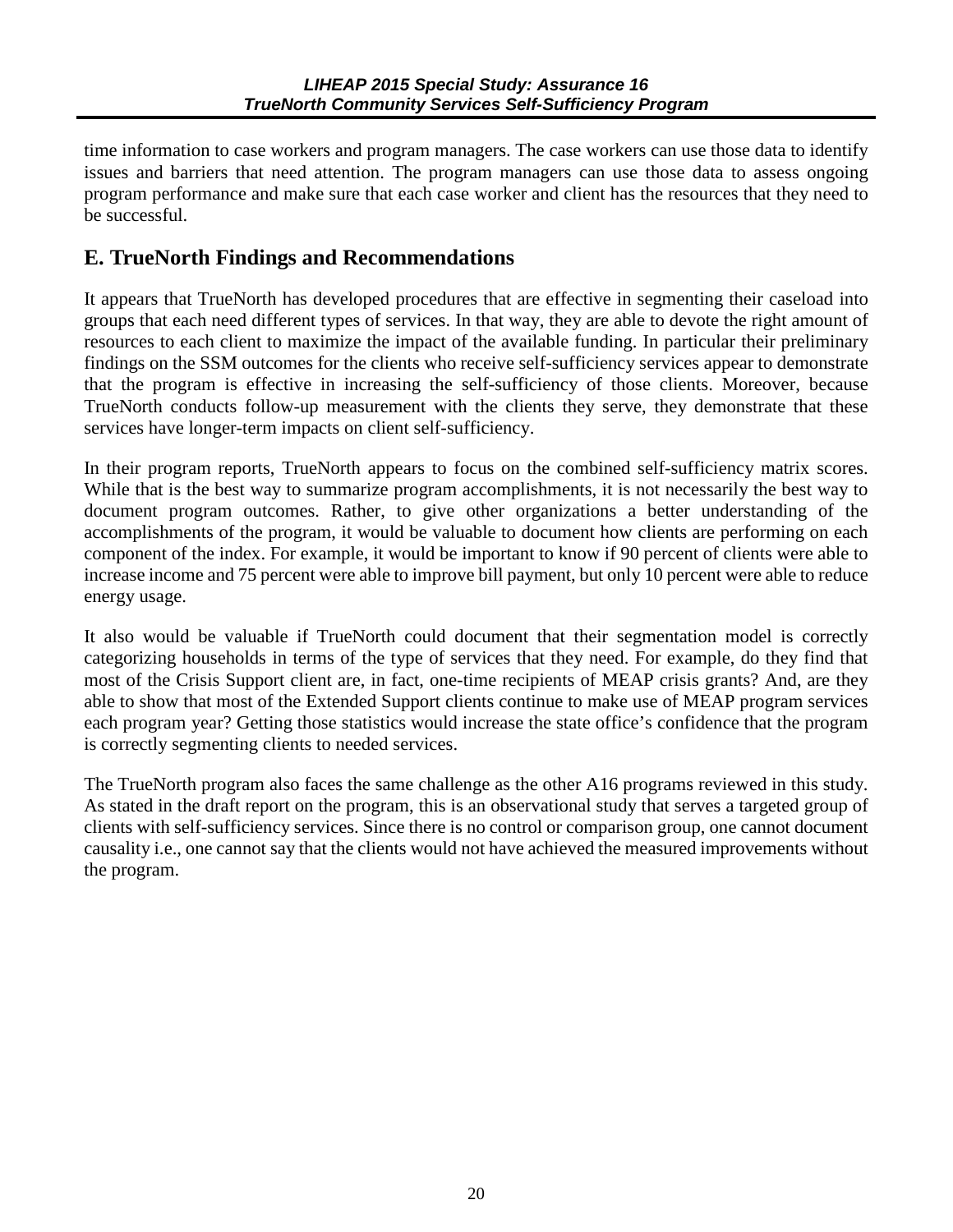# <span id="page-24-0"></span>**VIII. Summary of Findings**

This study examined the design, implementation, and outcomes for four A16 programs that were attempting to increase energy self-sufficiency for low-income households by furnishing financial counseling and energy education. All of the programs used the following approach to delivering program services.

- Targeting Each of the four agencies targeted households that they determined would be best able to take advantage of the energy self-sufficiency services.
- Crisis Recipients All four agencies targeted their services to LIHEAP crisis assistance recipients.
- Case Management All four used a case management approach in which the case worker conducted an in-depth assessment of each client's energy assistance status.
- Client Goals The case worker helped the client to identify goals that would be meaningful to him or her.
- Customized Services The case worker delivered training and mentoring services that were tailored to the individual client's needs.
- Follow-Up The case worker conducted follow-up to ensure that the client was able to make use of any training that was delivered and access any resources to which they were referred.
- Performance Measurement The programs collect and report information on client activities and outcomes. In most cases, the programs examined in this study measured client outcomes in the context of the extent to which a client achieved program objectives (e.g., making four utility payments on time) because the program funding was for a single program year. However, all agencies understood the value of longer-term measurement of outcomes and some were working toward developing that capacity.

It seemed clear from the experiences of these four agencies that this level of engagement with clients would be needed to help clients increase their energy self-sufficiency. A16 programs in many states are focused on enhancing the services delivered at LIHEAP intake. Those programs can be effective in helping to connect clients with other energy assistance programs, energy efficiency services, other financial assistance, and financial counseling programs run by other organizations. However, while that level of engagement can furnish the client with new information, it cannot furnish him or her with new skills.

To have a significant impact on a client's energy self-sufficiency—their ability to prevent an energy crisis or to find their own solutions to an energy crisis—more-intensive services are needed. They start by helping clients better understand their own finances and energy use. They then work with clients to develop skills needed to manage their finances and control their energy use. It is clear that each of the programs made some progress with clients in the development of those skills.

There were some important differences in the programs.

• Responsive and Proactive A16 Programs – The Minnesota LIHEAP office used a unique approach with their subgrantees. That program office split the funding into two parts, one for responsive programs and another for proactive programs. The focus of the responsive programs was to furnish resources to agencies for activities such as developing information needed to develop effective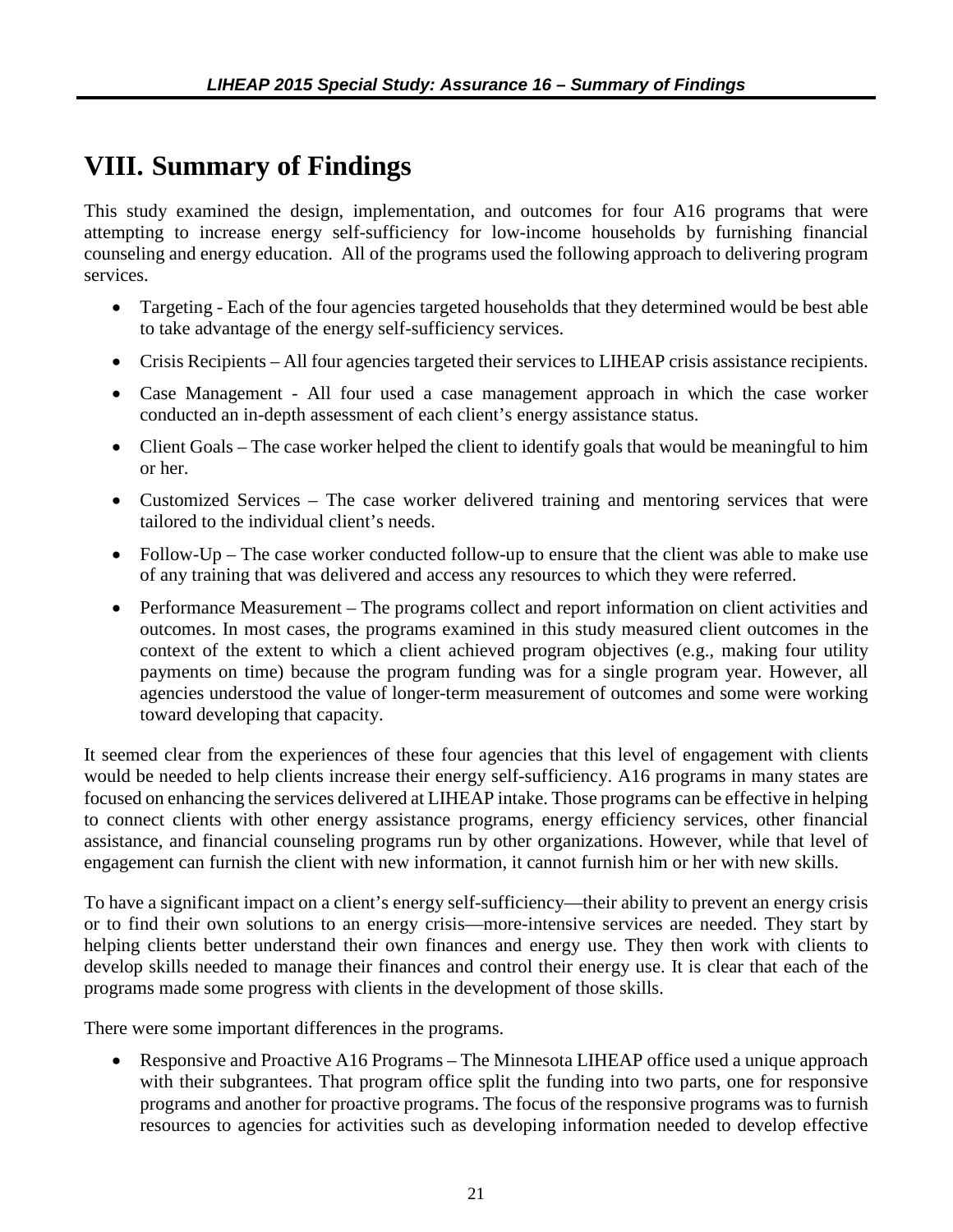referral services for clients. The proactive programs worked more intensively with clients over a longer time period to deliver more comprehensive services to clients.

- Program Investment Each of the four agencies made quite different investments in the delivery of their programs. Arkansas Client Incentive – The CADC program offered the client up to \$675 in payments to the client's energy vendor for completion of the program. In comparison, the Minnesota agencies offered a \$50 incentive. The CADC program had a high participation rate for the workshops while both of the Minnesota programs decided to change from a workshop format to a one-on-one format because of poor attendance at the workshops.
- Customization of Program Services The TrueNorth program is the most focused on developing a customized set of services for each client. In comparison, the starting point for the CADC program is workshops that train all clients on the same set of skills, with customized follow-up once the client has completed the workshop training.
- Special Purpose Programs Lutheran Social Service has found that most of their clients can best be served by giving them a clear understanding of the program that will give them the greatest benefit. For example, the natural gas utilities in their service territories have special affordable payment programs. Lutheran works with their clients to help them understand the program and conducts follow-up that is aimed at helping the client to keep program commitments. MVAC segmented their clients into those who needed energy services and those needing financial management services. Because Minnesota has an excellent system for tracking client energy expenditures, MVAC is able to identify which households have problems with their energy usage and are better able to focus more on energy services for those clients.

All of the program-delivered services that appeared to be effective in helping clients to increase their energy self-sufficiency. And, all of the programs collected and reported information that furnished some evidence that clients perceived that the program helped them to increase their energy self-sufficiency. Some of the programs were able to document either short-term or long-term program outcomes.

- Short-Term Outcomes About 75 percent of participants in the Lutheran Social Service program were able to meet their commitments under the utility payment program. Eighty percent of the participants successfully completed their equipment warranty registration.
- Longer-Term Outcomes TrueNorth conducted follow-up contacts with the clients who received their Self-Sufficiency Services and were able to document reported improvements in the Self-Sufficiency Matrix Score.

None of the agencies are currently conducting a program impact evaluation. They are effective in tracking the cost of services (i.e., program inputs), the services delivered to clients (i.e., program outputs), client self-reports on their energy self-sufficiency, and even some quantitative measures of client outcomes (e.g., successful completion of an affordable payment agreement). However, none of the agencies are currently reporting on longer-term impacts on energy consumption, energy bill payment, and/or the use of crisis assistance. And, none of the agencies are able to compare the results for clients served by the program with the results for similar clients who were not served by the program.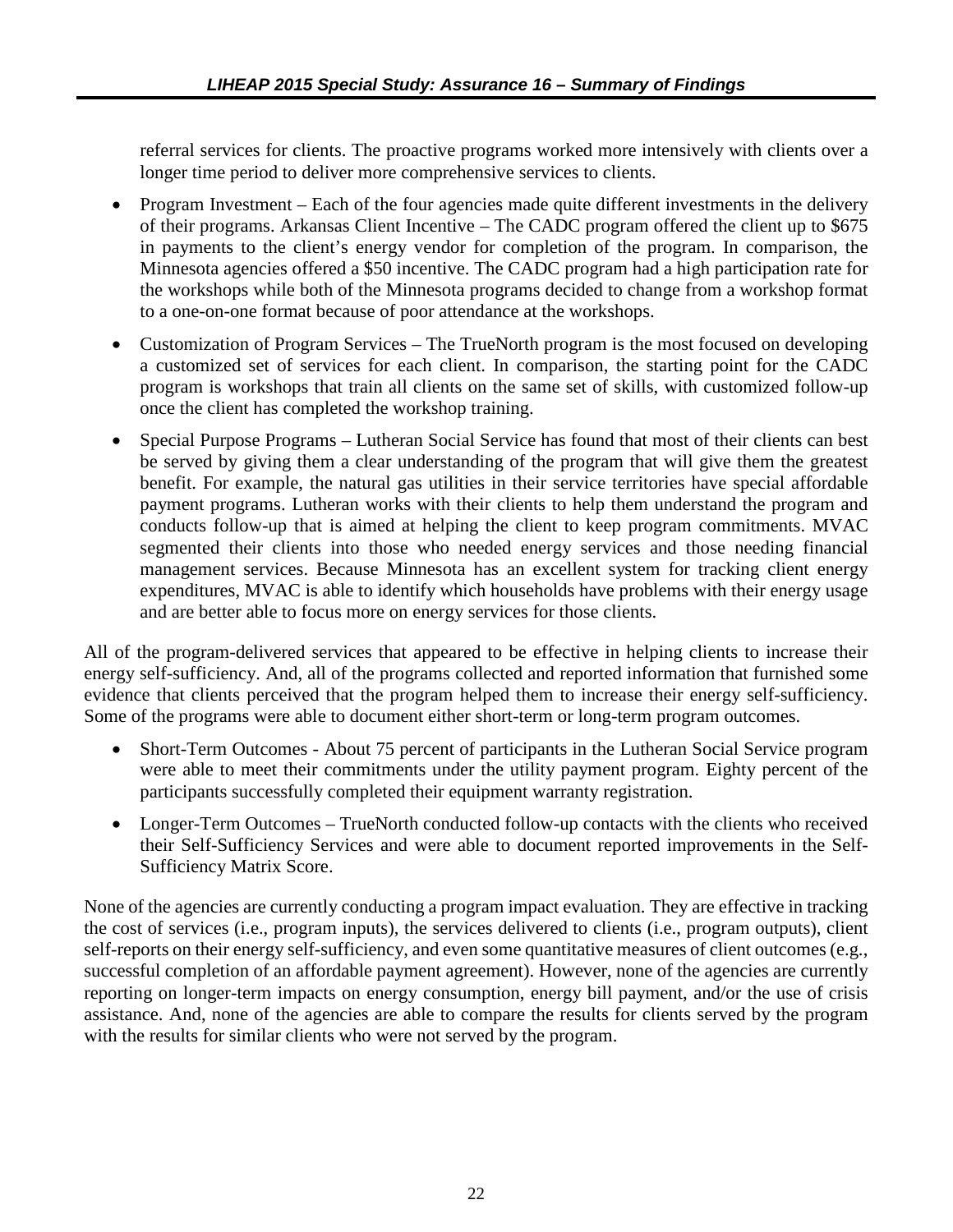# <span id="page-26-0"></span>**IX. Recommendations**

The LIHEAP statute allows and encourages grantees to invest LIHEAP funds in programs that are targeted to increase the level of energy self-sufficiency among low-income households. The state grantees and local service delivery agencies interviewed for this study all report that some of their clients need these comprehensive services to increase their energy self-sufficiency and reduce their need for ongoing energy assistance, particularly crisis assistance. However, the previous study of LIHEAP Assurance 16 showed that only about one-half of states allocate funds to Assurance 16 and most of those states do not deliver comprehensive case management services to clients.

There are several important barriers to implementation of additional A16 programs that deliver comprehensive services.

- Program Benefits There is only limited documentation of the impacts of these programs. It would be easier for a grantee to invest the time and effort in designing and implementing such a program if they had clear evidence of the program's impacts.
- Program Design and Implementation It is difficult to design and implement programs that are customized to meet the needs of clients in each state and in each local agency's service territory. While clients' needs for financial management tools are similar, the specific circumstances related to employment, available energy assistance programs, and available energy efficiency programs vary significantly even within states. The upfront investment costs for developing program designs can be substantial.
- Information Systems Local agencies need information systems that can help them to manage the ongoing contacts with clients and to report on client outcomes.

The following strategies might be effective in helping state grantees and local agencies to overcome these barriers.

- Information Dissemination OCS has funded a number of studies that have furnished information on A16 programs. However, to encourage more discussion about A16 programs OCS might want to have the LIHEAP Clearinghouse develop an A16 discussion forum in which grantees and subgrantees can share their experiences and discuss common program implementation issues.
- Responsive and Proactive Programs The Minnesota example should be highlighted by OCS. Some grantees might be hesitant to invest A16 funds in more comprehensive case management programs because they understand how important those funds are to local agencies as they work to identify referral resources for the large number of clients that they serve. However, in the Minnesota model, agencies are allowed to use part of their funding for those responsive services and another part for the development of more proactive programs.
- Information Systems OCS should consider working with one or more grantees to develop the business requirements for an information system that can effectively track A16 program operations and outcomes. OCS also might consider funding the development of such systems for one or more grantees as models for other grantees to adopt as they implement comprehensive A16 programs.
- Pilot Studies OCS should encourage grantees to support their local agencies in the development of pilot programs. The experience of the two Minnesota agencies interviewed for this study demonstrated that those agencies benefited from being able to implement a pilot program and then